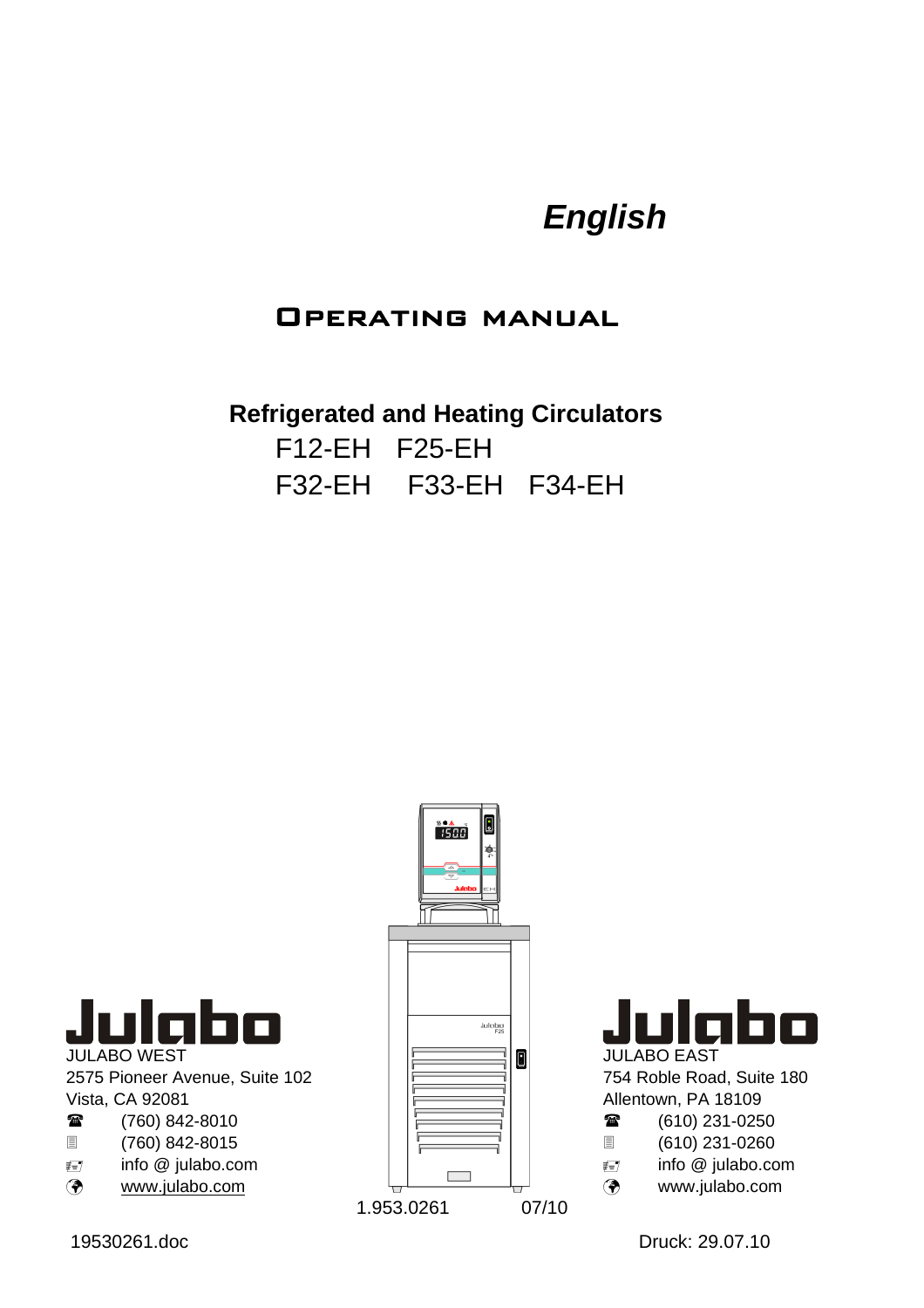#### **Congratulations!**

You have made an excellent choice.

JULABO thanks you for the trust you have placed in us.

This operating manual has been designed to help you gain an understanding of the operation and possible applications of our circulators. For optimal utilization of all functions, we recommend that you thoroughly study this manual prior to beginning operation.

#### **Quality Management System**



The JULABO **Q**uality **M**anagement **S**ystem: Temperature control devices for research and industry are developed, produced, and distributed according to the requirements of DIN EN ISO 9001:2000. Certificate Registration No. 01 100044846

#### **Unpacking and inspecting**

Unpack the circulator and accessories and inspect them for possible transport damage. Damage should be reported to the responsible carrier, railway, or postal authority, and a damage report should be requested. These instructions must be followed fully for us to guarantee our full support of your claim for protecting against loss from concealed damage. The form required for filing such a claim will be provided by the carrier.

Printed in Germany Changes without prior notification reserved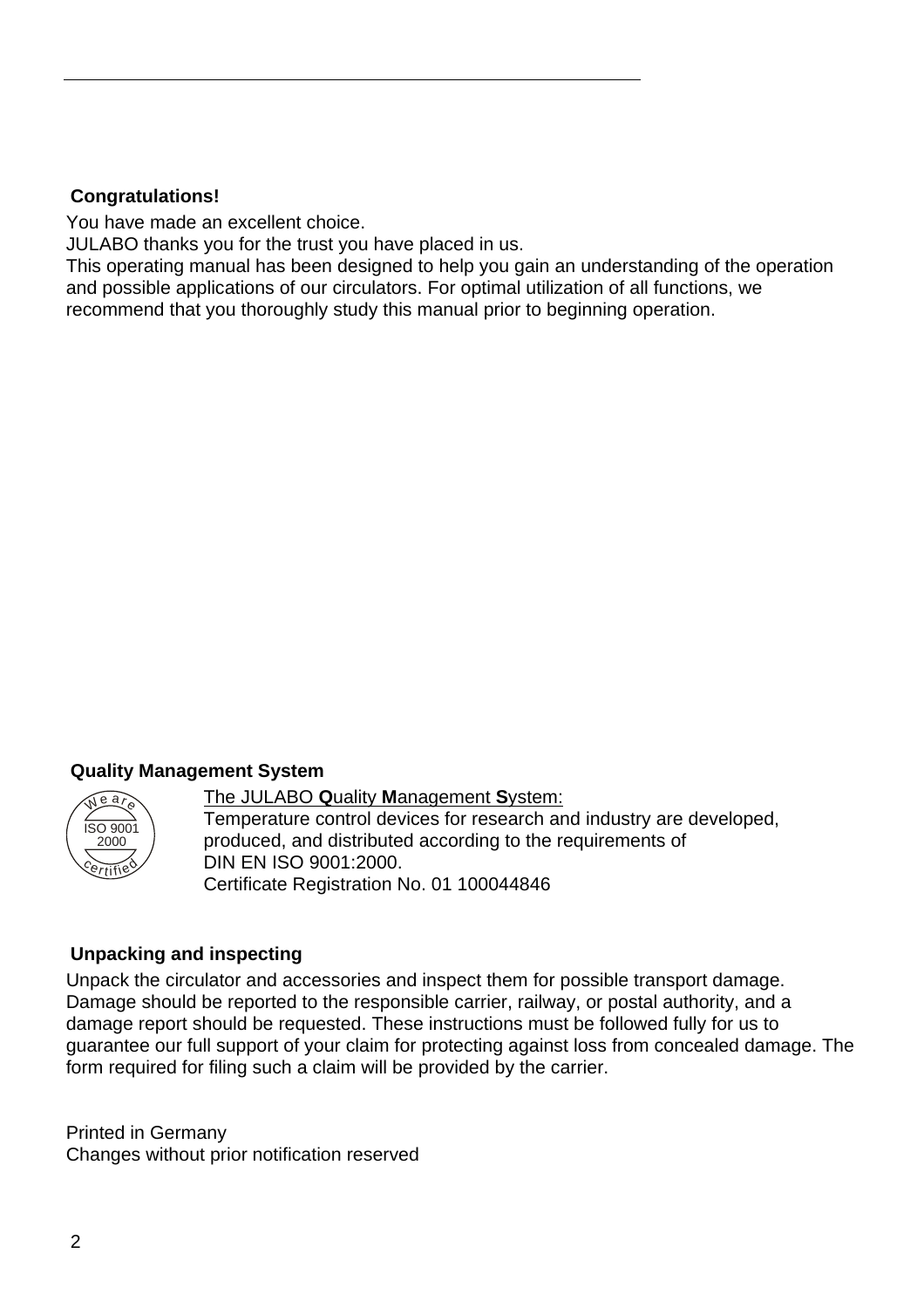## **TABLE OF CONTENTS**

| 1 <sub>1</sub> |  |
|----------------|--|
|                |  |
| 2.             |  |
|                |  |
|                |  |
|                |  |
| 3.             |  |
|                |  |
|                |  |
|                |  |
| 4.             |  |
| 5.             |  |
|                |  |
|                |  |
|                |  |
|                |  |
|                |  |
|                |  |
| 6.             |  |
|                |  |
|                |  |
|                |  |
|                |  |
|                |  |
| 6.6.1.         |  |
| 6.6.2.         |  |
|                |  |
| 6.7.1.         |  |
| 6.7.2.         |  |
| 7.             |  |
| 8.             |  |
| 9.             |  |
| 10.            |  |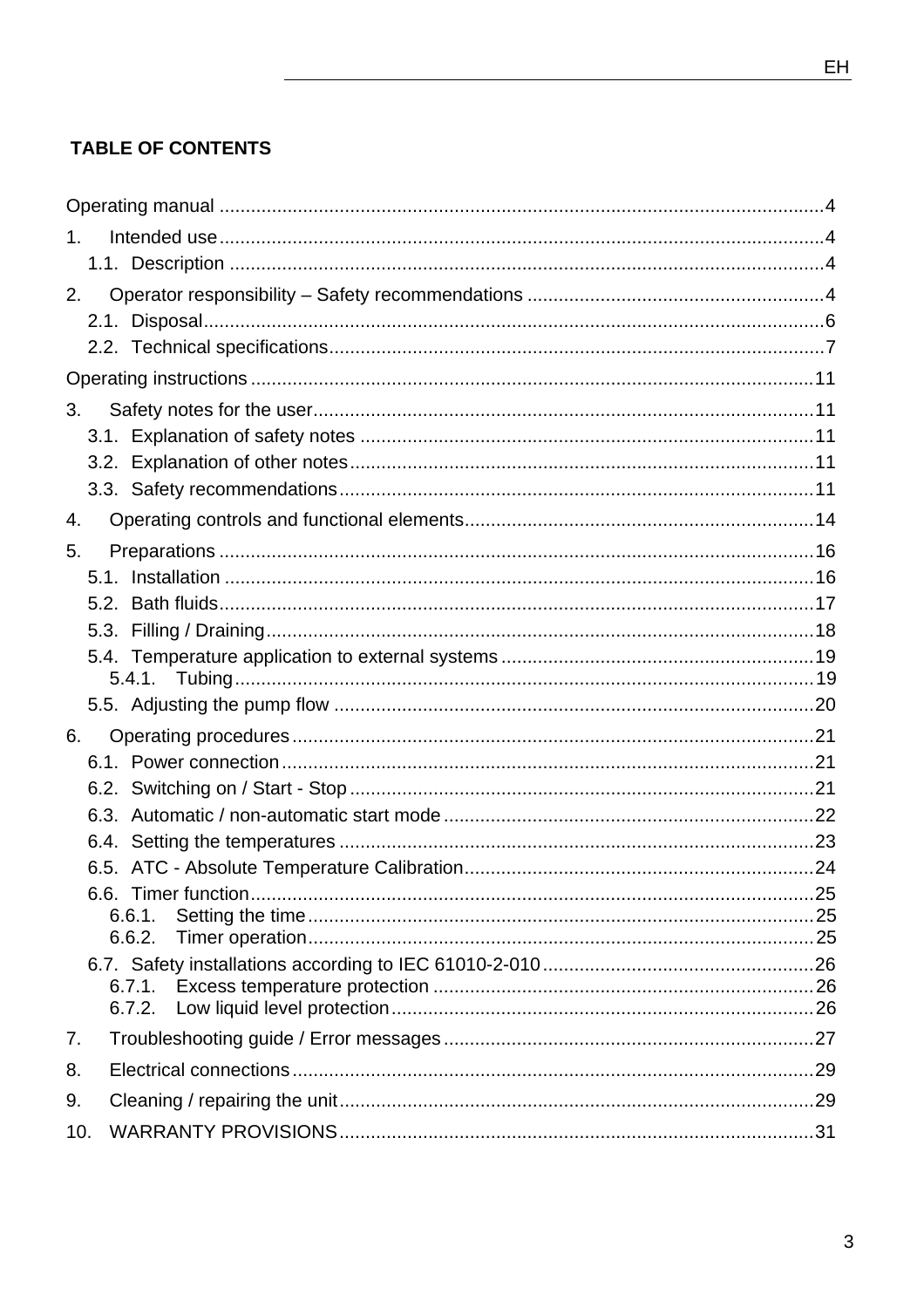## **Operating manual**

## **1. Intended use**

JULABO circulators have been designed to control the temperature of specific fluids in a bath tank. The units feature pump connections for temperature control of external systems (loop circuit).

> JULABO circulators are not suitable for direct temperature control of foods, semi-luxury foods and tobacco, or pharmaceutical and medical products. Direct temperature control means unprotected contact of the object with the bath medium (bath fluid).

### **1.1. Description**

| 4991                      | $\boxtimes$ The circulators are operated via the splash-proof keypad. The implemented<br>microprocessor technology allows to set and to store the setpoint that can<br>be indicated on the LED temperature display. |
|---------------------------|---------------------------------------------------------------------------------------------------------------------------------------------------------------------------------------------------------------------|
| △<br>$\blacktriangledown$ | $\boxtimes$ The PID temperature control adapts the heat supplied to the thermal<br>requirements of the bath.                                                                                                        |
|                           | $\boxtimes$ ATC - Absolute Temperature Calibration (1-point calibration)                                                                                                                                            |
| <b>PID1</b>               | $\boxtimes$ Safety installations conforming to IEC 61010-2-010<br>The excess temperature protection is a safety installation independent from                                                                       |
| ATC                       | the control circuit.<br>The safety value is set using a tool (screwdriver).<br>If the low level protection device is triggered, a complete shutdown of the                                                          |
| ü.                        | heater and circulating pump is effected.                                                                                                                                                                            |
| $\overline{A}$ c          | $\boxtimes$ Electrical connection:<br>Alarm output for external alarm message or control of JULABO refrigerating<br>baths.                                                                                          |

## **2. Operator responsibility – Safety recommendations**

The products of JULABO ensure safe operation when installed, operated, and maintained according to common safety regulations. This section explains the potential dangers that may arise when operating the circulator and also specifies the most important safety precautions to preclude these dangers as far as possible.

- $\triangleright$  The operator is responsible for the qualification of the personnel operating the units.
- $\triangleright$  The personnel operating the units should be regularly instructed about the dangers involved with their job activities as well as measures to avert these dangers.
- $\triangleright$  Make sure all persons tasked with operating, installing, and maintaining the unit have read and understand the safety information and operating instructions.
- $\triangleright$  When using hazardous materials or materials that could become hazardous, the circulator may be operated only by persons who are absolutely familiar with these materials and the circulator. These persons must be fully aware of possible risks.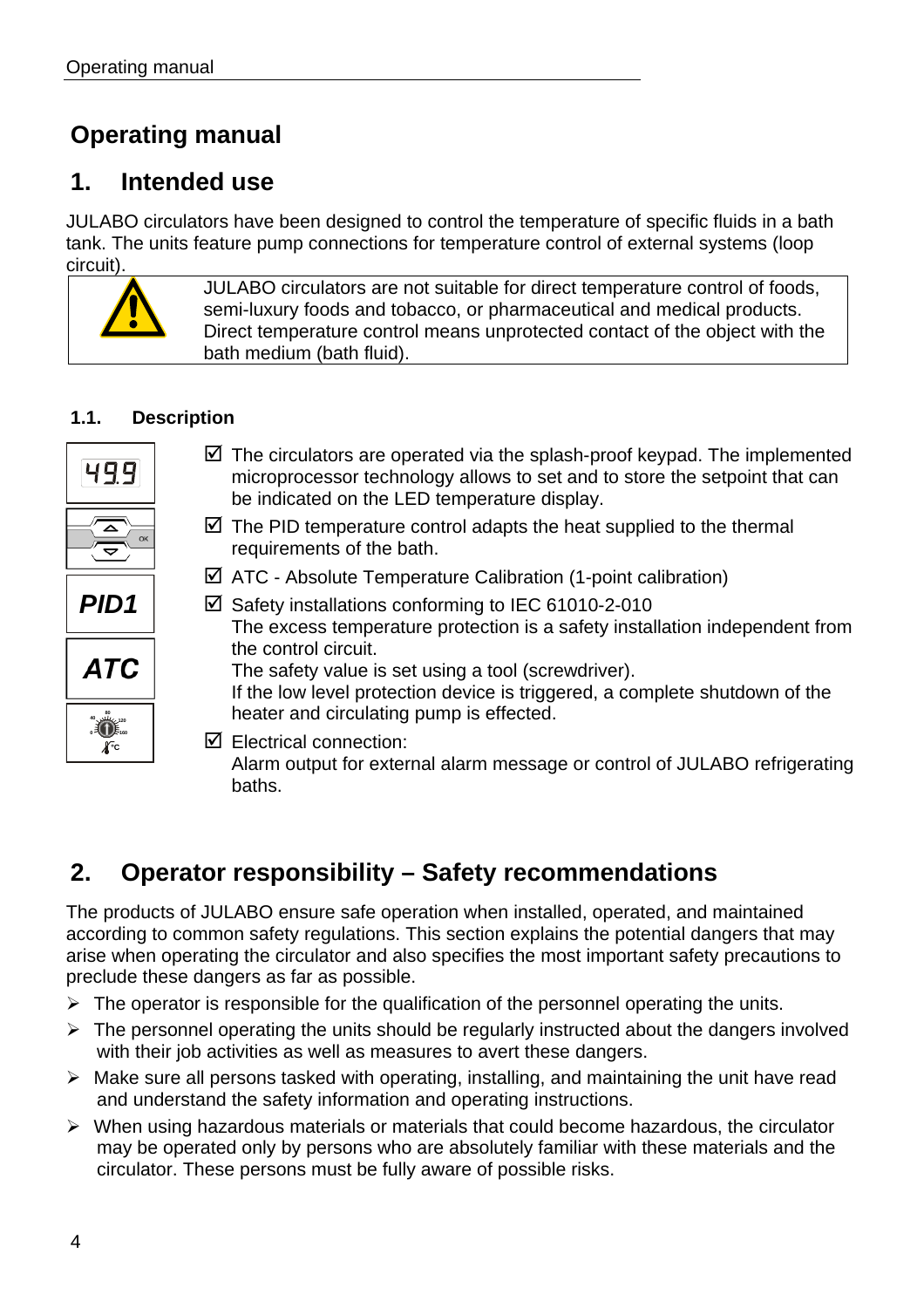| <b>Contact</b> | <b>JULABO WEST</b><br>2575 Pioneer Avenue, Suite 102<br>Vista, CA 92081                                                                                 | <b>JULABO EAST</b><br>754 Roble Road, Suite 180<br>Allentown, PA 18109                                                                      |
|----------------|---------------------------------------------------------------------------------------------------------------------------------------------------------|---------------------------------------------------------------------------------------------------------------------------------------------|
|                | (760) 842-8010<br>$\mathbf{r}$<br>$\boxed{\phantom{1}}$<br>(760) 842-8015<br>info @ julabo.com<br>$\not\equiv \equiv \not\equiv$<br>Ϡ<br>www.julabo.com | $(610)$ 231-0250<br>$\mathbf{a}$<br>圁<br>$(610)$ 231-0260<br>info @ julabo.com<br>$\not\equiv \not\equiv \not\equiv$<br>◈<br>www.julabo.com |

### **Safety instructions for the operator:**

- $\triangleright$  You have received a product designed for industrial use. Nevertheless, avoid strikes to the housing, vibrations, damage to the operating-element panel (keypad, display), and contamination.
- $\triangleright$  Make sure the product is checked for proper condition regularly (depending on the conditions of use). Regularly check (at least every 2 years) the proper condition of the mandatory, warning, prohibition and safety labels.
- ¾ Make sure that the mains power supply has low impedance to avoid any negative effects on instruments being operated on the same mains.
- $\triangleright$  This unit is designed for operation in a controlled electromagnetic environment. This means that transmitting devices (e.g., cellular phones) should not be used in the immediate vicinity. Magnetic radiation may affect other devices with components sensitive to magnetic fields (e.g., monitors). We recommend maintaining a minimum distance of 1 m.
- $\triangleright$  Permissible ambient temperature: max. 40 °C, min. 5 °C.
- $\triangleright$  Permissible relative humidity: 50% (40 °C).
- $\triangleright$  Do not store the unit in an aggressive atmosphere.
- $\triangleright$  Protect the unit from contamination.
- $\triangleright$  Do not expose the unit to sunlight.

#### **Appropriate operation**

Only qualified personnel is authorized to perform configuration, installation, maintenance and repairs of the circulator.

Routine operation can also be carried out by untrained personnel who should however be instructed by trained personnel.

#### **Use:**

The bath can be filled with flammable materials. Fire hazard!

There might be chemical dangers depending on the bath medium used.

Observe all warnings for the used materials (bath fluids) and the respective instructions (safety data sheets).

Insufficient ventilation may result in the formation of explosive mixtures. Only use the unit in well ventilated areas. The unit is not for use in explosive atmosphere.

Only use recommended materials (bath fluids). Only use non-acid and non corroding materials.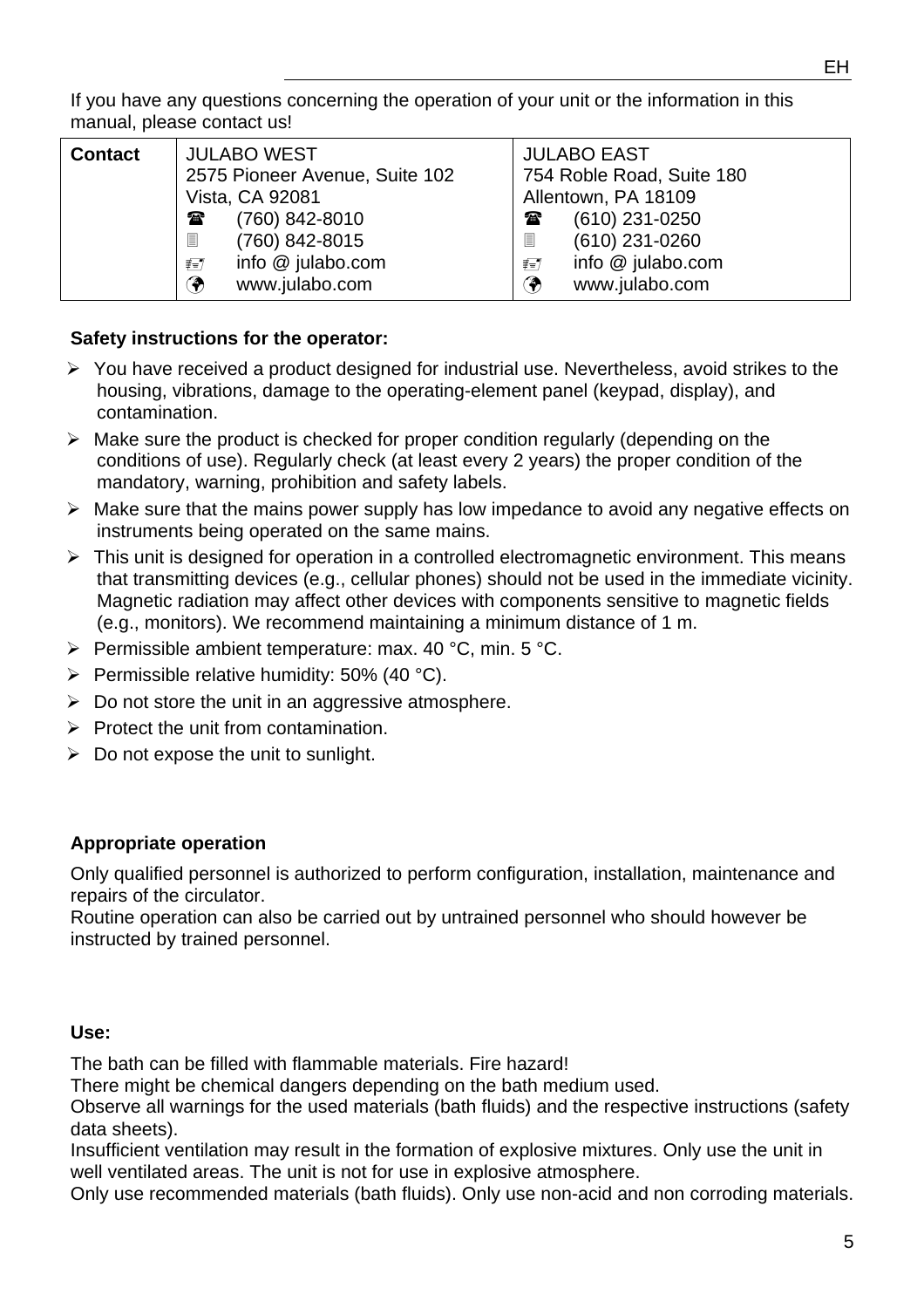When using hazardous materials or materials that could become hazardous, **the operator must** affix the enclosed safety labels to the front of the unit so they are highly visible:

If this unit is intended for use within the United States of America, all 3 warning labels **must** be affixed to the housing of the unit prior to use.

Directions for the positioning of the individual warning labels are enclosed with the warning labels included in the delivery. Warning labels must be easily visible to users.

|                            |                                                                                                                                                      | Warning label W00: Colors: yellow, black<br>Danger area. Attention! Observe instructions.<br>(operating manual, safety data sheet) |
|----------------------------|------------------------------------------------------------------------------------------------------------------------------------------------------|------------------------------------------------------------------------------------------------------------------------------------|
| $\boldsymbol{\mathcal{P}}$ |                                                                                                                                                      | Mandatory label M018: Colors: blue, white<br>Carefully read the user information prior to beginning operation.<br><b>Scope: EU</b> |
| or<br>$\mathbf 2$          |                                                                                                                                                      | Semi S1-0701 Table A1-2 #9                                                                                                         |
|                            |                                                                                                                                                      | Carefully read the user information prior to beginning operation.<br><b>Scope: USA, NAFTA</b>                                      |
| 3                          | <b>WARNING:</b> This product contains<br>chemicals known to the state of<br>California to cause cancer, birth<br>defects or other reproductive harm. | Warning label Proposition 65                                                                                                       |

Particular care and attention is necessary because of the wide operating range.

There are thermal dangers:

Burn, scald, hot steam, hot parts and surfaces that can be touched.



Warning label W26: Colors: yellow, black

Hot surface warning. (The label is put on by JULABO)

Observe the instructions in the manuals for instruments of a different make that you connect to the circulator, particularly the respective safety recommendations. Also observe the pin assignment of plugs and technical specifications of the products.

## **2.1. Disposal**

The product may be used with oil as bath fluid. These oils fully or partially consist of mineral oil or synthetic oil. For disposal, observe the instructions in the safety data sheets.

This unit contains the refrigerants R134a – at this time considered not to have any negative effects on the ozone layer. However, during the long operating period of the unit, disposal prescriptions may change. So only qualified personnel should take care of disposal.



Contact an authorized waste management company in your country. Disposal with household waste (unsorted waste) or similar collections of municipal waste is not permitted!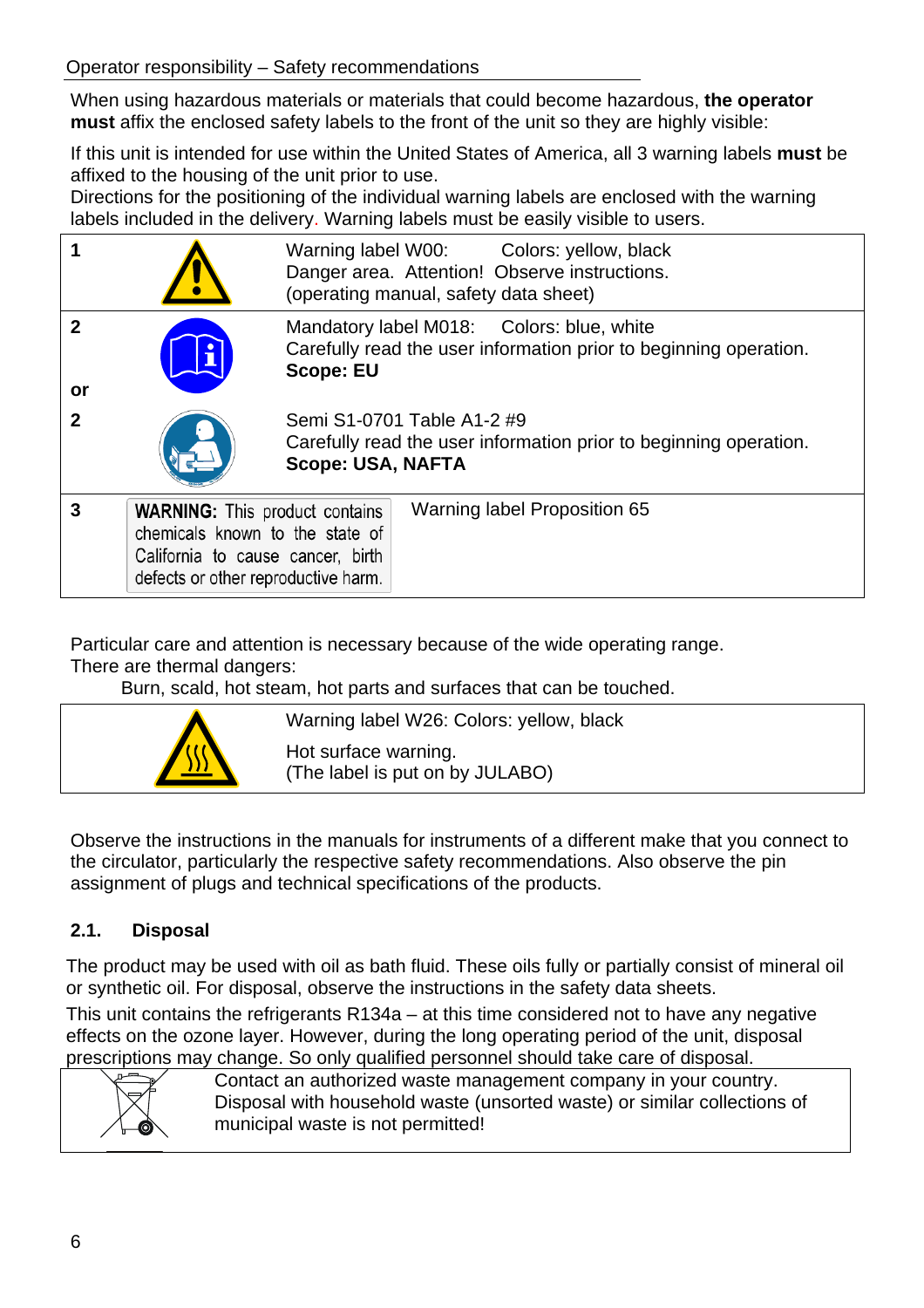## **2.2. Technical specifications**

|                                        |                 | $F12-EH$                         | $F25-EH$                         |
|----------------------------------------|-----------------|----------------------------------|----------------------------------|
| Working temperature range              | $\rm ^{\circ}C$ | $-20150$                         | $-28150$                         |
| Temperature stability                  | $\rm ^{\circ}C$ | ±0.03                            | ±0.03                            |
|                                        |                 |                                  |                                  |
| Temperature selection                  |                 | digital                          | digital                          |
| Temperature indication                 |                 | <b>LED</b>                       | <b>LED</b>                       |
| <b>Resolution</b>                      | $^{\circ}C$     | 0.1                              | 0.1                              |
| ATC - Absolute Temperature Calibration |                 | 1-point                          | 1-point                          |
| Temperature control                    |                 | PID <sub>1</sub>                 | PID <sub>1</sub>                 |
|                                        |                 |                                  |                                  |
| Heater wattage (at 230 V)              | kW              | 2.0                              | 2.0                              |
| Heater wattage (at 115 V)              | kW              | 1.0                              | 1.0                              |
| Cooling capacity                       | $\rm ^{\circ}C$ | $-20$<br>$+20$<br>$\overline{0}$ | $-20$<br>$+20$<br>$\overline{0}$ |
| Medium ethanol                         | kW              | $0.16$ 0.1<br>0.02               | 0.26 0.2 0.06                    |
| Refrigerant                            |                 | R134a                            | R134a                            |
|                                        |                 |                                  |                                  |
| Circulating pump:                      |                 |                                  |                                  |
| discharge, max.at 0 bar                | l/min           | 15                               | 15                               |
| pressure, max. at 0 I                  | bar             | 0,35                             | 0,35                             |
| <b>Electrical connections:</b>         |                 |                                  |                                  |
| External alarm device                  | Vdc/mA          | 24-0 / max. 25                   | 24-0 / max. 25                   |
|                                        |                 |                                  |                                  |
| <b>Overall dimensions (WxDxH)</b>      | cm              | 20x36x56                         | 23x42x61                         |
| Bath opening (WxL)                     | cm              | 13x15                            | 12x14                            |
| <b>Bath depth</b>                      | cm <sub>2</sub> | 13                               | 14                               |
| Filling volume from  to                | liters          | 34.5                             | 34.5                             |
| Weight                                 | kg              | 22                               | 30                               |
| Ambient temperature                    | $\rm ^{\circ}C$ | 540                              | 540                              |
|                                        |                 |                                  |                                  |
| Mains power connection 230 V/50 Hz     | V/Hz            | 207-253 / 50                     | 207-253 / 50                     |
| Current input (at 230 V)               | A               | 11                               | 12                               |
| Current input (at 230 V) CH            | A               | $<9 + 1>$                        | $<9 + 2>$                        |
| Mains power connection 230 V/60 Hz     | V/Hz            | 207-253 / 60                     | 207-253 / 60                     |
| Current input (at 230 V)               | A               | 11                               | 12                               |
|                                        |                 |                                  |                                  |
| Mains power connection 115 V/60 Hz     | V/Hz            | 103-127 / 60                     | 103-127 / 60                     |
| Current input (at 115 V)               | A               | 12                               | 13                               |
| Mains power connection 100 V/50-60 Hz  | V/Hz            | 90-110V/50-60Hz                  | 90-110V/50-60Hz                  |
| Current input (at 100 V)               | A               | 15                               | 13                               |

All measurements have been carried out at: rated voltage and frequency ambient temperature: 20 °C Technical changes without prior notification reserved.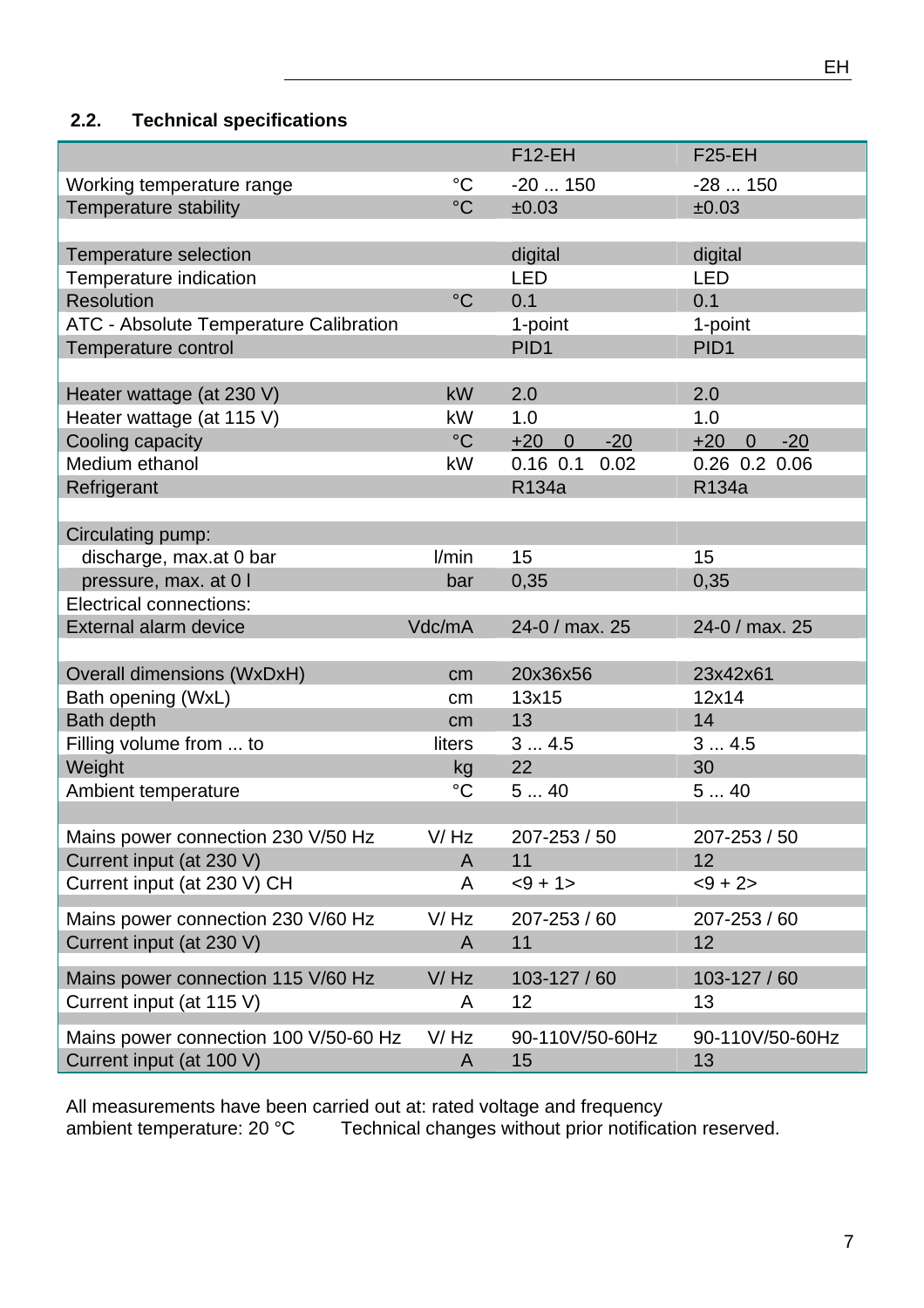|                                        |                 | <b>F32-EH</b>                    |  |
|----------------------------------------|-----------------|----------------------------------|--|
| Working temperature range              | $\rm ^{\circ}C$ | $-35150$                         |  |
| Temperature stability                  | $\rm ^{\circ}C$ | ±0.03                            |  |
|                                        |                 |                                  |  |
| Temperature selection                  |                 | digital                          |  |
| Temperature indication                 |                 | <b>LED</b>                       |  |
| <b>Resolution</b>                      | $\rm ^{\circ}C$ | 0.1                              |  |
| ATC - Absolute Temperature Calibration |                 | 1-point                          |  |
| Temperature control                    |                 | PID <sub>1</sub>                 |  |
|                                        |                 |                                  |  |
| Heater wattage (at 230 V)              | <b>kW</b>       | 2.0                              |  |
| Heater wattage (at 115 V)              | kW              | 1.0                              |  |
| Cooling capacity                       | $\rm ^{\circ}C$ | $+20$<br>$\overline{0}$<br>$-20$ |  |
| Medium ethanol                         | kW              | 0.45 0.39 0.15                   |  |
| Refrigerant                            |                 | R134a                            |  |
|                                        |                 |                                  |  |
| Circulating pump:                      |                 |                                  |  |
| discharge, max.at 0 bar                | l/min           | 15                               |  |
| pressure, max. at 0 I                  | bar             | 0.35                             |  |
| <b>Electrical connections:</b>         |                 |                                  |  |
| External alarm device                  | Vdc/mA          | 24-0 / max. 25                   |  |
|                                        |                 |                                  |  |
| Overall dimensions (WxDxH)             | cm              | 31x42x64                         |  |
| Bath opening (WxL)                     | cm              | 18x12                            |  |
| <b>Bath depth</b>                      | cm              | 15                               |  |
| Filling volume from  to                | liters          | 5.58                             |  |
| Weight                                 | kg              | 36                               |  |
| Ambient temperature                    | $\rm ^{\circ}C$ | 540                              |  |
|                                        |                 |                                  |  |
| Mains power connection 230 V/50 Hz     | V/Hz            | $207 - 253 / 50$                 |  |
| Current input at (at 230 V)            | $\mathsf{A}$    | 12                               |  |
|                                        |                 |                                  |  |
| Mains power connection 230 V/60 Hz     | V/Hz            | 207-253 / 60                     |  |
| Current input at (at 230 V)            | A               | 12                               |  |
|                                        |                 |                                  |  |
| Mains power connection 115 V/60 Hz     | V/Hz            | 103-127 / 60                     |  |
| Current input at (at 115 V)            | A               | 14                               |  |
| Mains power connection 100 V/50-60 Hz  | V/Hz            | 90-110V/50-60Hz                  |  |
| Current input (at 100 V)               | A               | 14                               |  |
|                                        |                 |                                  |  |

All measurements have been carried out at: rated voltage and frequency ambient temperature: 20 °C Technical changes without prior notification reserved.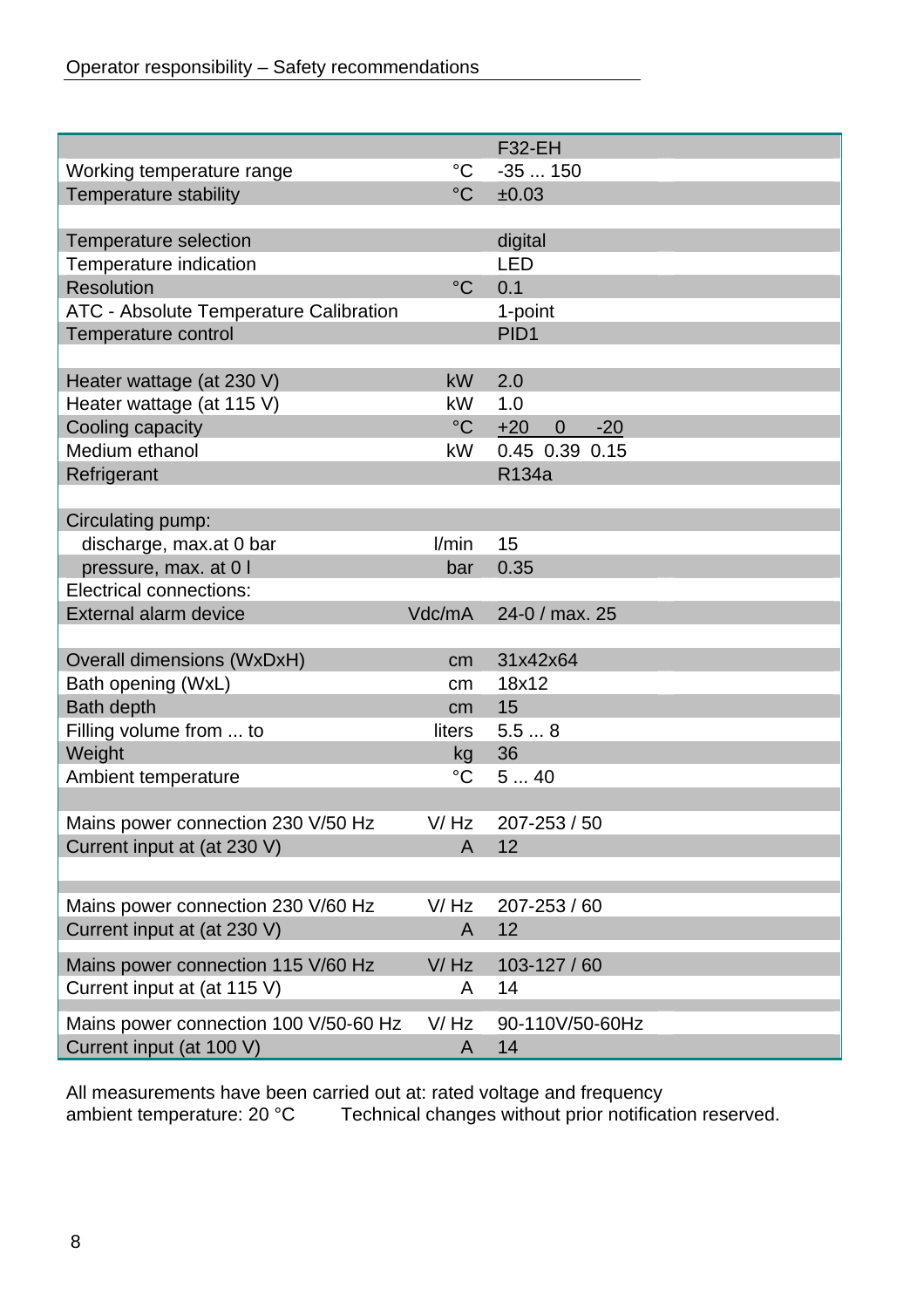|                                                                   |                      | <b>F33-EH</b>                    | <b>F34-EH</b>                    |
|-------------------------------------------------------------------|----------------------|----------------------------------|----------------------------------|
| Working temperature range                                         | $^{\circ}C$          | $-30150$                         | $-30150$                         |
| Temperature stability                                             | $\rm ^{\circ}C$      | ±0.03                            | ±0.03                            |
|                                                                   |                      |                                  |                                  |
| Temperature selection                                             |                      | digital                          | digital                          |
| Temperature indication                                            |                      | <b>LED</b>                       | <b>LED</b>                       |
| <b>Resolution</b>                                                 | $\rm ^{\circ}C$      | 0.1                              | 0.1                              |
| ATC - Absolute Temperature Calibration                            |                      | 1-point                          | 1-point                          |
| Temperature control                                               |                      | PID <sub>1</sub>                 | PID <sub>1</sub>                 |
|                                                                   |                      |                                  |                                  |
| Heater wattage (at 230 V)                                         | <b>kW</b>            | 2.0                              | 2.0                              |
| Heater wattage (at 115 V)                                         | <b>kW</b>            | 1.0                              | 1.0                              |
| Cooling capacity                                                  | $\rm ^{\circ}C$      | $+20$<br>$-20$<br>$\overline{0}$ | $-20$<br>$+20$<br>$\overline{0}$ |
| Medium ethanol                                                    | <b>kW</b>            | 0.5 0.32 0.12                    | 0.45 0.32 0.14                   |
| Refrigerant                                                       |                      | R134a                            | R134a                            |
|                                                                   |                      |                                  |                                  |
| Circulating pump:                                                 |                      |                                  |                                  |
| discharge, max.at 0 bar                                           | l/min                | 15                               | 15                               |
| pressure, max. at 0 I                                             | bar                  | 0.35                             | 0.35                             |
| <b>Electrical connections:</b>                                    |                      |                                  |                                  |
|                                                                   |                      | 24-0 / max. 25                   |                                  |
| External alarm device                                             | Vdc/mA               |                                  | 24-0 / max. 25                   |
|                                                                   |                      |                                  |                                  |
| Overall dimensions (WxDxH)                                        | cm                   | 36x46x69                         | 38x58x62                         |
| Bath opening (WxL)                                                | cm                   | 23x14                            | 24x30                            |
|                                                                   |                      |                                  |                                  |
| <b>Bath depth</b>                                                 | cm                   | 20                               | 15                               |
| Filling volume from  to                                           | liters               | 1216                             | 14  20                           |
| Weight                                                            | kg                   | 43                               | 41                               |
| Ambient temperature                                               | $\rm ^{\circ}C$      | 540                              | 540                              |
|                                                                   |                      |                                  |                                  |
| Mains power connection 230 V/50 Hz                                | V/Hz                 | 207-253 / 50                     | 207-253 / 50                     |
| Current input (at 230 V)                                          | A                    | 12                               | 12                               |
|                                                                   |                      |                                  |                                  |
|                                                                   |                      |                                  |                                  |
| Mains power connection 230 V/60 Hz                                | V/Hz                 | 207-253 / 60                     | 207-253 / 60                     |
| Current input (at 230 V)                                          | A                    | 12                               | 13                               |
| Mains power connection 115 V/60 Hz                                | V/Hz                 | 103-127 / 60                     | 103-127 / 60                     |
| Current input (at 115 V)                                          | A                    | 15                               | 14                               |
|                                                                   |                      |                                  |                                  |
| Mains power connection 100 V/50-60 Hz<br>Current input (at 100 V) | V/Hz<br>$\mathsf{A}$ | 90-110V/50-60Hz<br>15            |                                  |

All measurements have been carried out at: rated voltage and frequency ambient temperature: 20 °C Technical changes without prior notification reserved.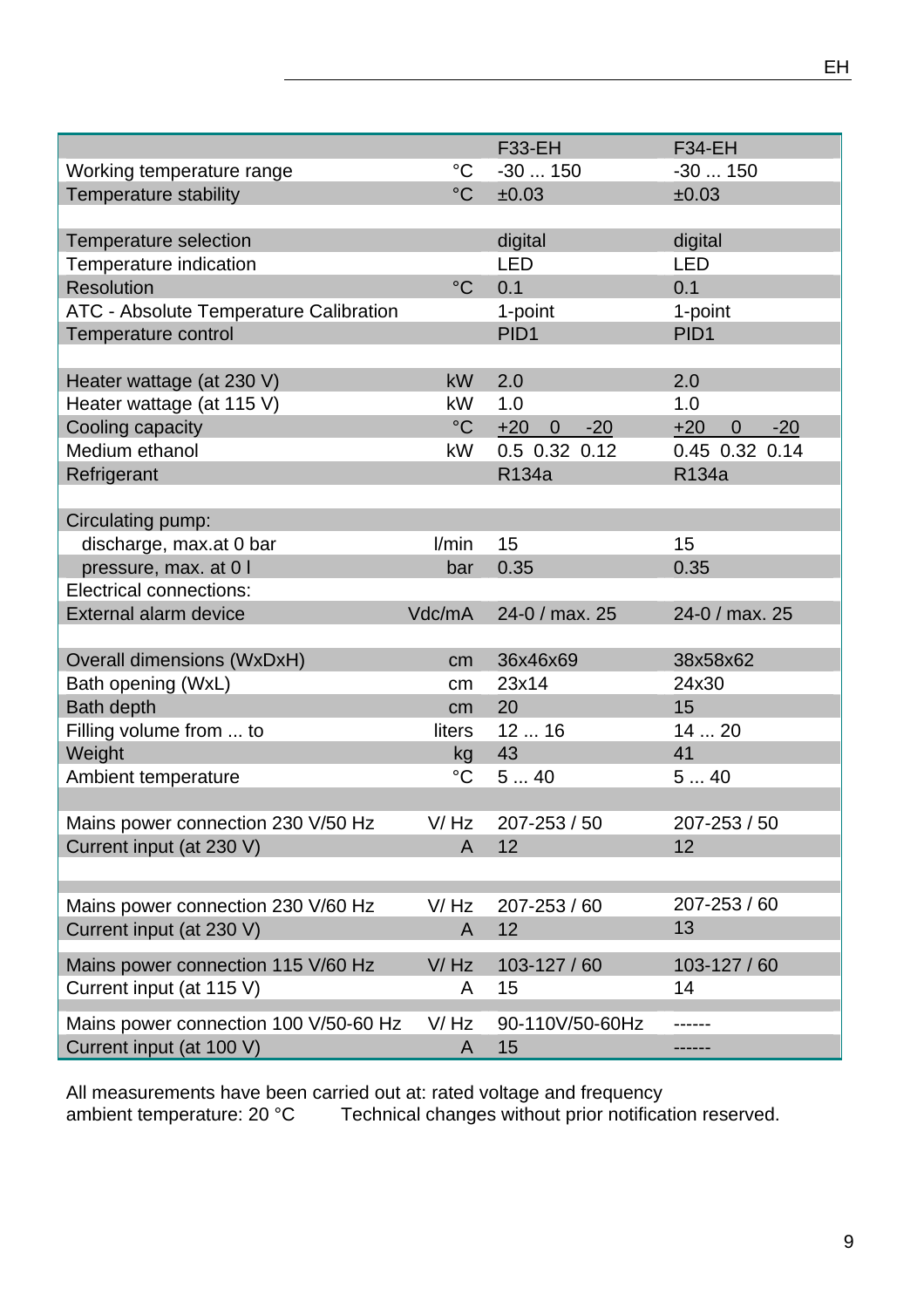Safety installations according to IEC 61010-2-010: Excess temperature protection adjustable from 0 °C ... 170 °C Low liquid level protection float switch Classification according to DIN 12876-1 class III Alarm message **optical + audible (permanent)** 

Environmental conditions according to IEC 61 010-1: Use only indoor. Altitude up to 2000 m - normal zero. Ambient temperature: +5 ... +40 °C Air humidity: Max. rel. humidity 80 % for temperatures up to +31 °C, linear decrease down to 50 % relative humidity at a temperature of +40 °C Max. mains fluctuations of  $±10$  % are permissible.

| Protection class according to IEC 60 529 | <b>IP21</b> |
|------------------------------------------|-------------|
| The unit corresponds to Class I          |             |
| Overvoltage category                     | Ш           |
| Pollution degree                         | 2           |



## **Caution:**

The unit is not for use in explosive environment.

Standards for interference resistance according to EN 61326-1 This unit is an ISM device classified in Group 1 (using high frequency for internal purposes) Class A (industrial and commercial range).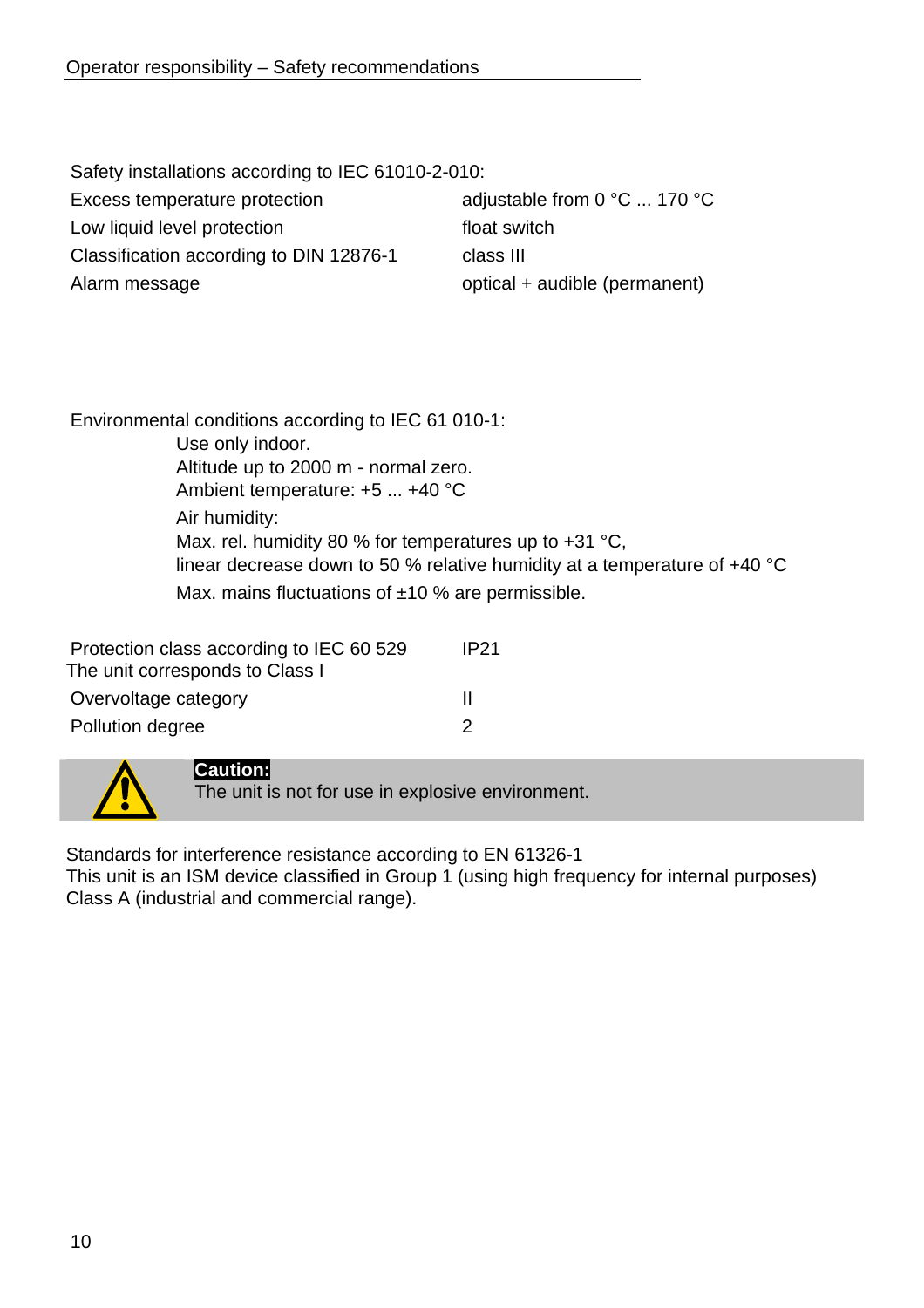## **Operating instructions**

## **3. Safety notes for the user**

## **3.1. Explanation of safety notes**

| In addition to the safety warnings listed, warnings are posted throughout the |
|-------------------------------------------------------------------------------|
| operating manual. These warnings are designated by an exclamation mark        |
| inside an equilateral triangle. "Warning of a dangerous situation (Attention! |
| Please follow the documentation)."                                            |
| The danger is classified using a signal word.                                 |

Read and follow these important instructions for averting dangers.



**Warning**: Describes a **possibly** highly dangerous situation. If these instructions are not followed, serious injury and danger to life could result.



## **Caution:**

Describes a **possibly** dangerous situation. If this is not avoided, slight or minor injuries could result. A warning of possible property damage may also be contained in the text.



#### **Notice:**

Describes a **possibly** harmful situation. If this is not avoided, the product or anything in its surroundings can be damaged.

## **3.2. Explanation of other notes**

| $\rightarrow$ | Note!                                                            |
|---------------|------------------------------------------------------------------|
| S             | Draws attention to something special.                            |
| Û             | Important!<br>Indicates usage tips and other useful information. |

#### **3.3. Safety recommendations**

Follow the safety recommendations to prevent damage to persons or property. Further, the valid safety instructions for working places must be followed.



- Only connect the unit to a power socket with an earthing contact (PE protective earth)!
- The power supply plug serves as a safe disconnecting device from the line and must always be easily accessible.
- Place the unit on an even surface on a base made of nonflammable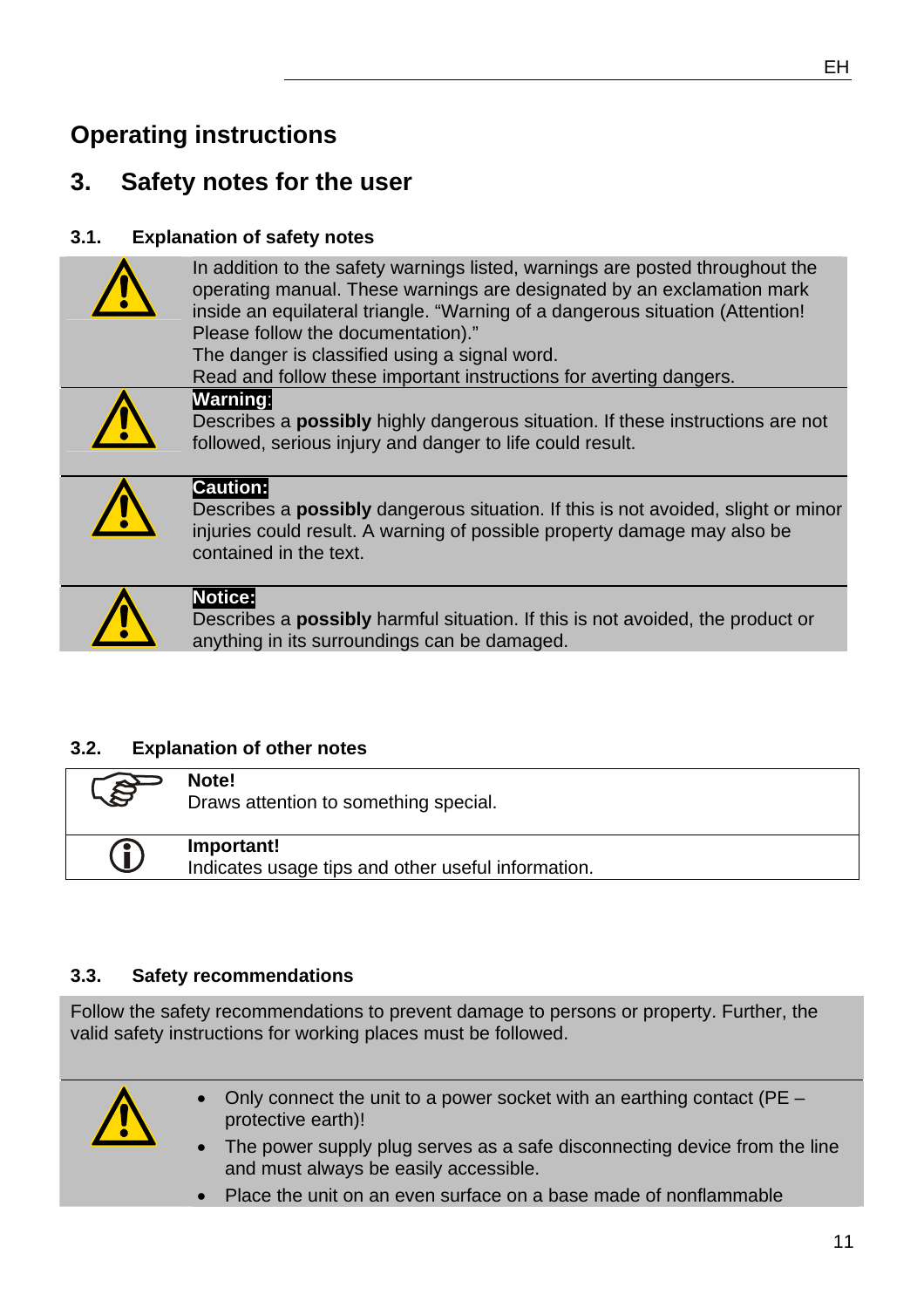#### material.

- Do not stay in the area below the unit.
- Make sure you read and understand all instructions and safety precautions listed in this manual before installing or operating your unit.
- Never operate the unit without bath fluid in the bath.
- Set the excess temperature safety installation at least 25 °C below the fire point of the bath fluid.
- Do not drain the bath fluid while it is hot! Check the temperature of the bath fluid prior to draining (e.g., by switching the unit on for a short moment).
- Pay attention to the thermal expansion of bath oil during heating to avoid overflowing of the fluid.
- Prevent water from entering the hot bath oil.
- Use suitable connecting tubing.
- Make sure that the tubing is securely attached.
- Avoid sharp bends in the tubing, and maintain a sufficient distance from surrounding walls.
- Regularly check the tubing for material defects (e.g., for cracks).
- Never operate damaged or leaking units.
- Always turn off the unit and disconnect the mains cable from the power source before performing any service or maintenance procedures, or before moving the unit.
- Always turn off the unit and disconnect the mains cable from the power source before cleaning the unit.
- Always empty the bath before moving the unit.
- Transport the unit with care.
- Sudden jolts or drops may cause damage in the interior of the unit.
- Observe all warning labels.
- Never remove warning labels.
- Never operate units with damaged mains power cables.
- Repairs are to be carried out only by qualified service personnel.



Some parts of the bath cover and the pump connections may become extremely warm during continuous operation. Therefore, exercise particular caution when touching these parts.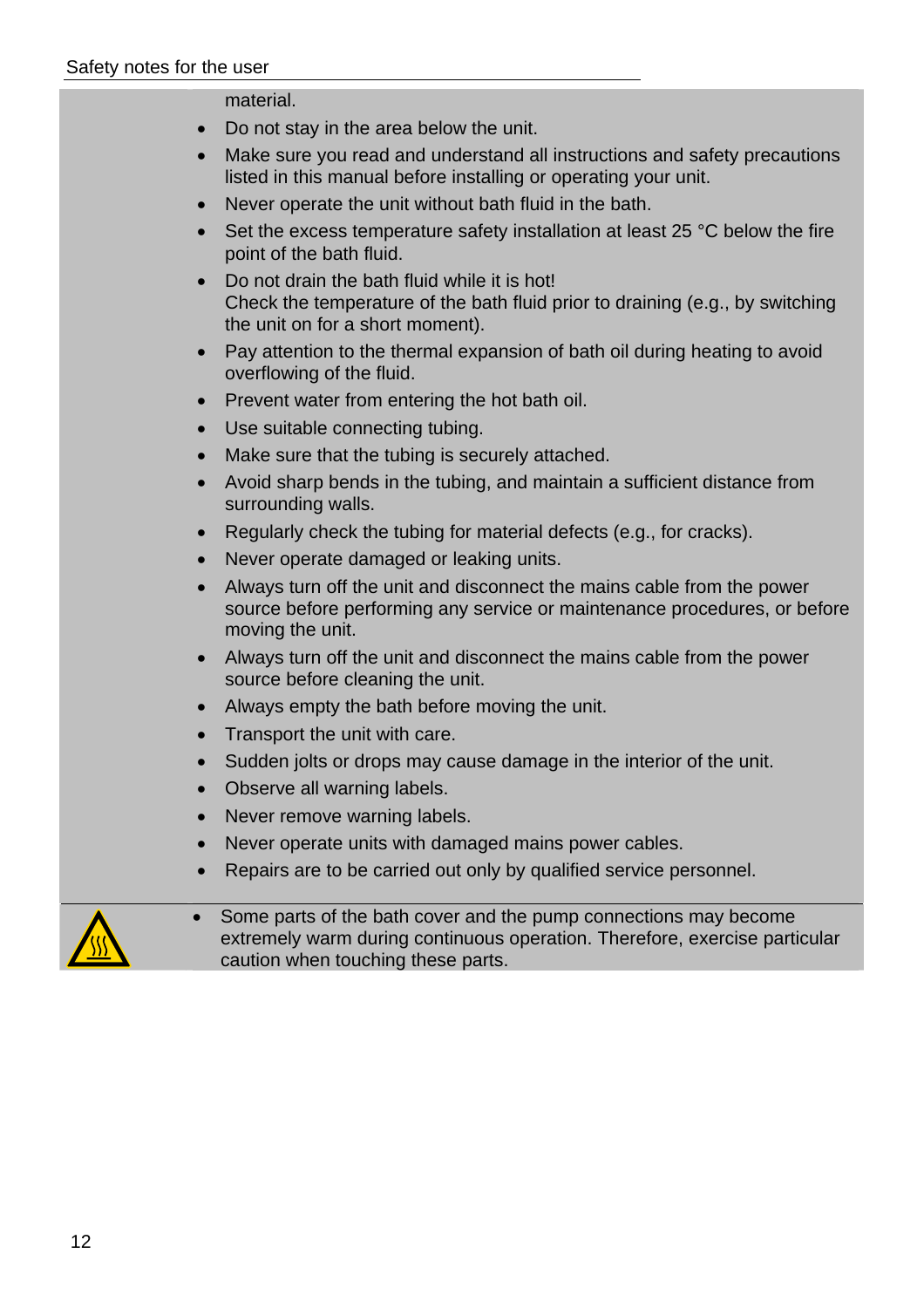

**Notice:** Check the safety installations at least twice a year!

- Excess temperature protection according to IEC 61010-2-010. With a screwdriver turn back the adjustable excess temperature protection until the shut-down point (actual temperature).
- Low level protection according to IEC 61010-2-010. To check the function of the float, it can be manually lowered with a screwdriver for example.



## **Caution:**

The temperature controlling i.e. of fluids in a reactor constitutes normal circulator practice.

We do not know which substances are contained within these vessels. Many substances are:

- inflammable, easily ignited or explosive
- hazardous to health
- environmentally unsafe

#### i.e.: **dangerous**

**The user alone is responsible for the handling of these substances!**  The following questions shall help to recognize possible dangers and to reduce the risks to a minimum.

• Are all tubes and electrical cables connected and installed? Note:

sharp edges, hot surfaces in operation, moving machine parts, etc.

- Do dangerous steams or gases arise when heating? Is an exhaust needed when working?
- What to do when a dangerous substance was spilled on or in the unit? Before starting to work, obtain information concerning the substance and determine the method of decontamination.



## **WARNING**

This product contains chemicals known to the state of California to cause cancer, birth defects or other reproductive harm.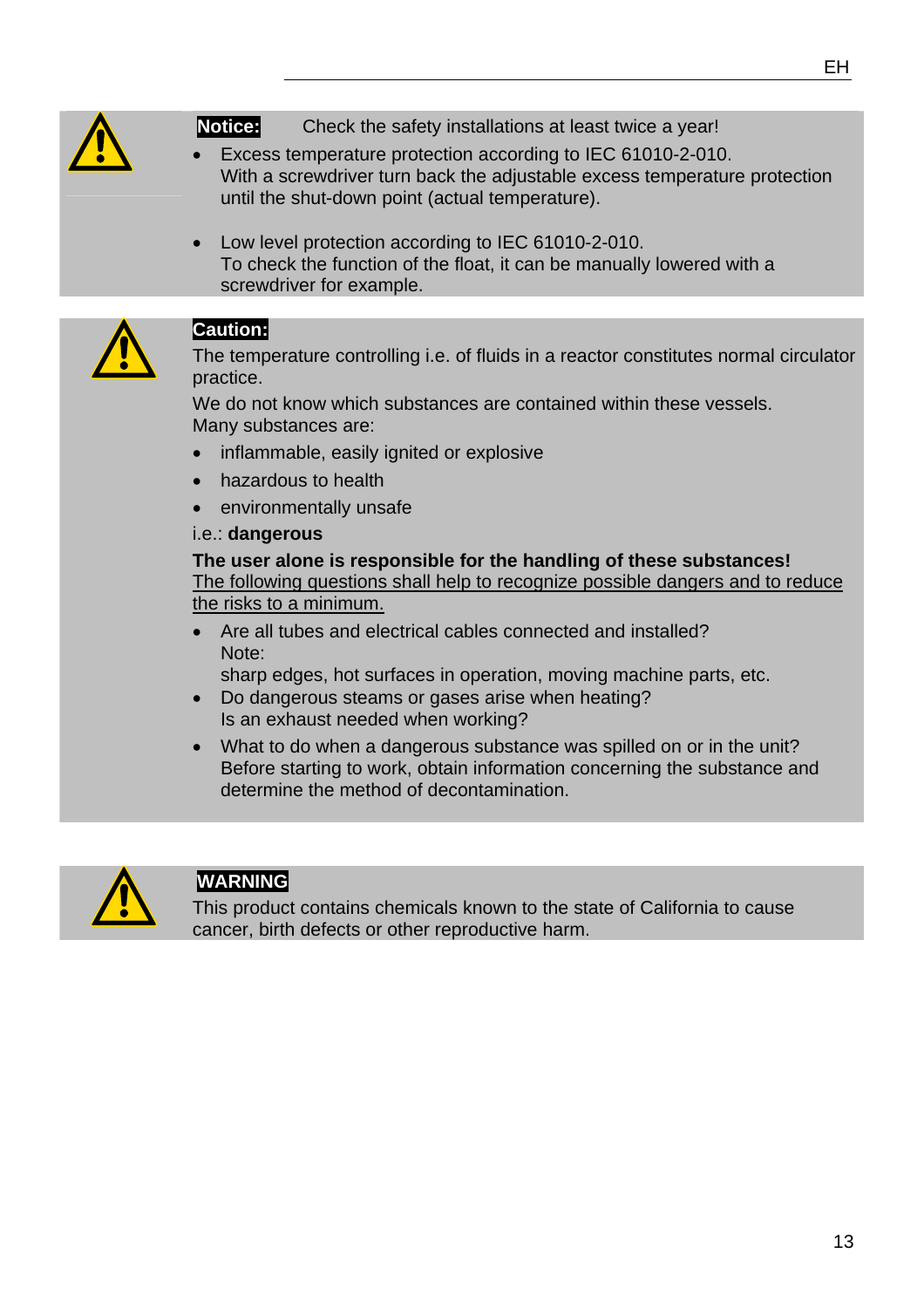## **4. Operating controls and functional elements**

Front view **Rear view** Rear view



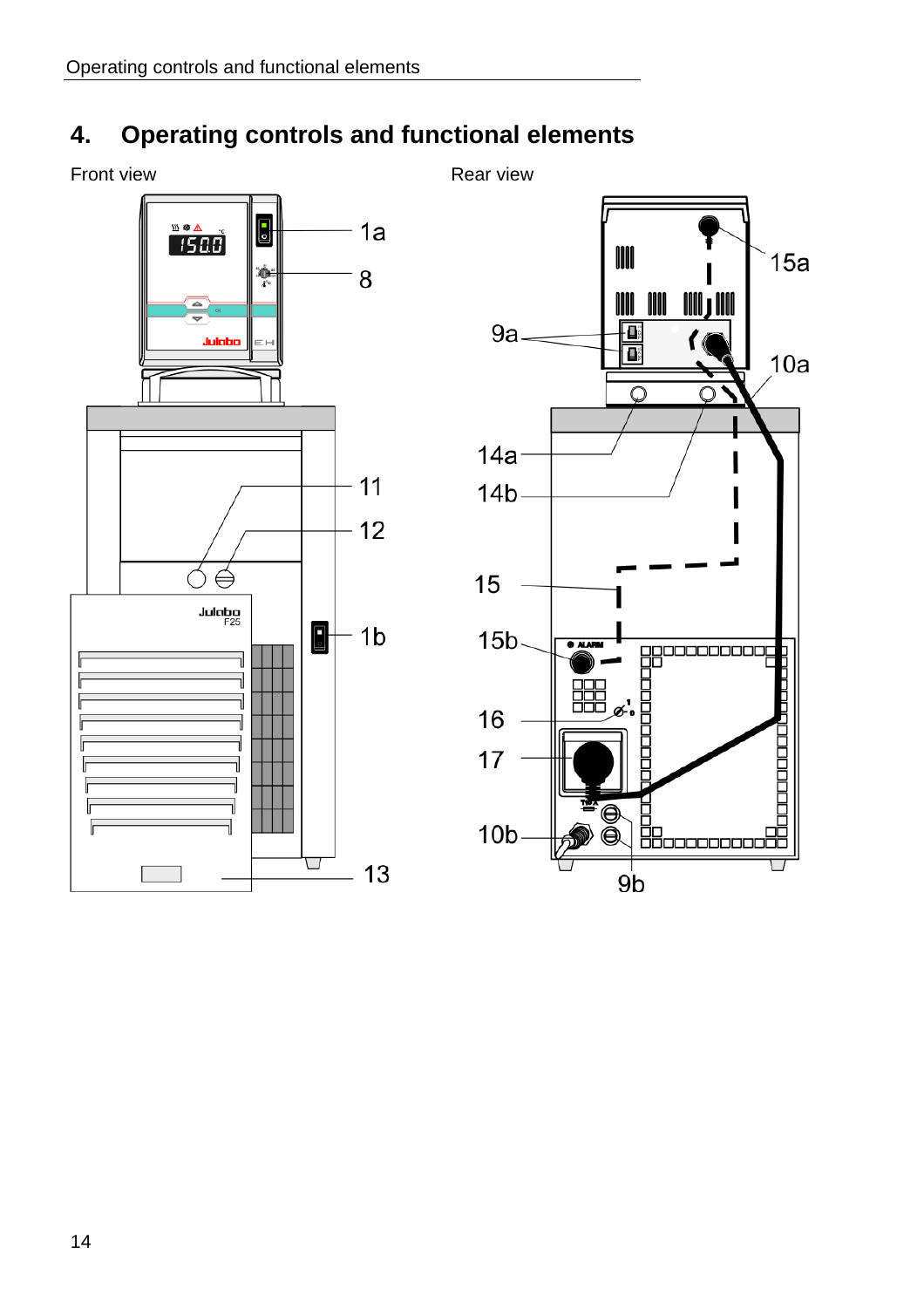| 1a<br>1b        |     | Mains power switch, illuminated<br>Mains power switch, illuminated                                  |                 | for circulator<br>for cooling machine                                                             |
|-----------------|-----|-----------------------------------------------------------------------------------------------------|-----------------|---------------------------------------------------------------------------------------------------|
| $\overline{2}$  |     | Edit keys<br>Setpoint increase or decrease                                                          |                 | Press keys shortly for step-by-step changes,<br>Keep the keys pressed for fast change of setpoint |
| 3               | OK  | OK key (store)                                                                                      |                 |                                                                                                   |
| 4               |     | LED temperature display, menu indication                                                            |                 |                                                                                                   |
| 5               | SSS | Control indicator - Heating                                                                         |                 |                                                                                                   |
| 6               |     | Control indicator - Cooling                                                                         |                 |                                                                                                   |
| 7               |     | Control indicator - Alarm                                                                           |                 |                                                                                                   |
| 8               | ∦∙c | Adjustable excess temperature protection<br>according to IEC 61010-2-010                            |                 |                                                                                                   |
| 9a              |     | Mains circuit breakers 15 A                                                                         |                 |                                                                                                   |
| 9b              |     | Mains fuses for cooling machine, T10A                                                               |                 |                                                                                                   |
| 10a             |     | Mains power cable with plug for circulator                                                          |                 |                                                                                                   |
| 10 <sub>b</sub> |     | Mains power cable with plug cooling machine                                                         |                 |                                                                                                   |
| 11<br>12        |     | Drain port (not on F12)                                                                             |                 |                                                                                                   |
| 13              |     | Drain tap<br>Venting grid, removable                                                                |                 |                                                                                                   |
| 14a             |     | Pump connector:                                                                                     | feed            |                                                                                                   |
| 14 <sub>b</sub> |     | Pump connector:                                                                                     | return          |                                                                                                   |
| 15              |     | Control cable                                                                                       |                 |                                                                                                   |
| 15a             |     | Socket:                                                                                             |                 | output for alarm messages or<br>control cable of JULABO refrigerated circulator                   |
| 15 <sub>b</sub> |     |                                                                                                     | (not on $F12$ ) |                                                                                                   |
| 16              |     | Selector dial for cooling machine (only F25, F34)<br>Position "1" for operation with EH circulator. |                 |                                                                                                   |
| 17              |     | Built-in mains outlet for connection of circulator                                                  |                 |                                                                                                   |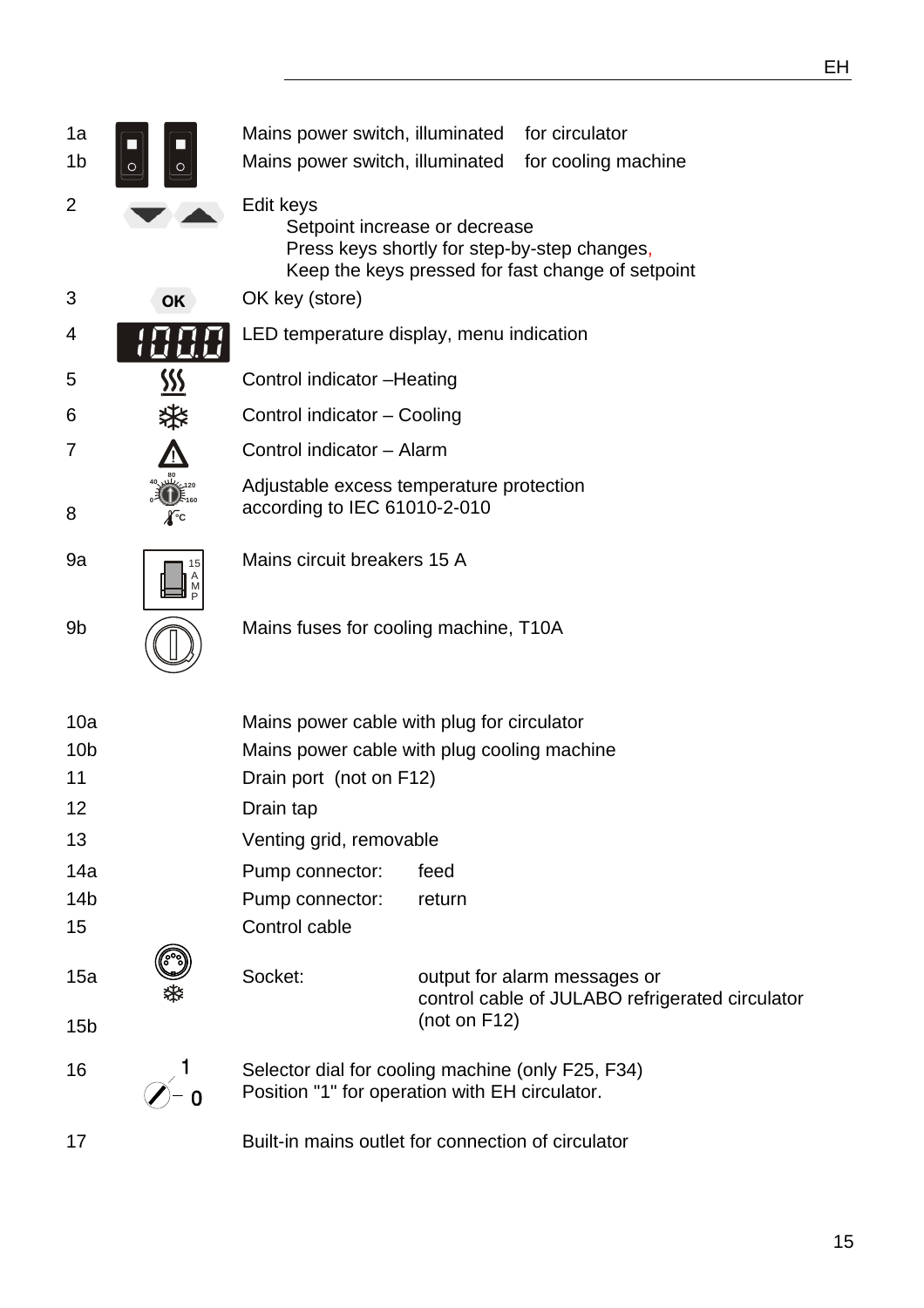## **5. Preparations**

## **5.1. Installation**



• Place the unit on an even surface on a pad made of **nonflammable** material.

F34-EH: The circulator fitted with a stainless steel bridge is placed on on the back of the bath tank leaving the bath open on the front side.

The place of installation should be large enough and provide sufficient air ventilation to ensure the room does not warm up excessively because of the heat the instrument radiates to the environment. (Max. permissible ambient temperature: 40 °C). With regard to a disturbance in the cooling loop (leakage), the guideline EN 378 prescribes a certain room space to be available for each kg of refrigerant.

The necessary amount of refrigerant is specified on the type plate.

 $>$  For 0.25 kg of refrigerant R134a, a room space of 1 m<sup>3</sup> is required.

- Keep at least 20 cm of open space on the front and rear venting grids.
- Set selector dial for cooling machine (16) in position "1" for

operation with EH circulator.  $\hat{\mathcal{O}}$  o (only F25, F34)

- Do not set up the unit in the immediate vicinity of heat sources and do not expose to sun light
- Before operating the unit after transport, wait about one hour after setting it up. This will allow any oil that has accumulated laterally during transport to flow back down thus ensuring maximum cooling performance of the compressor.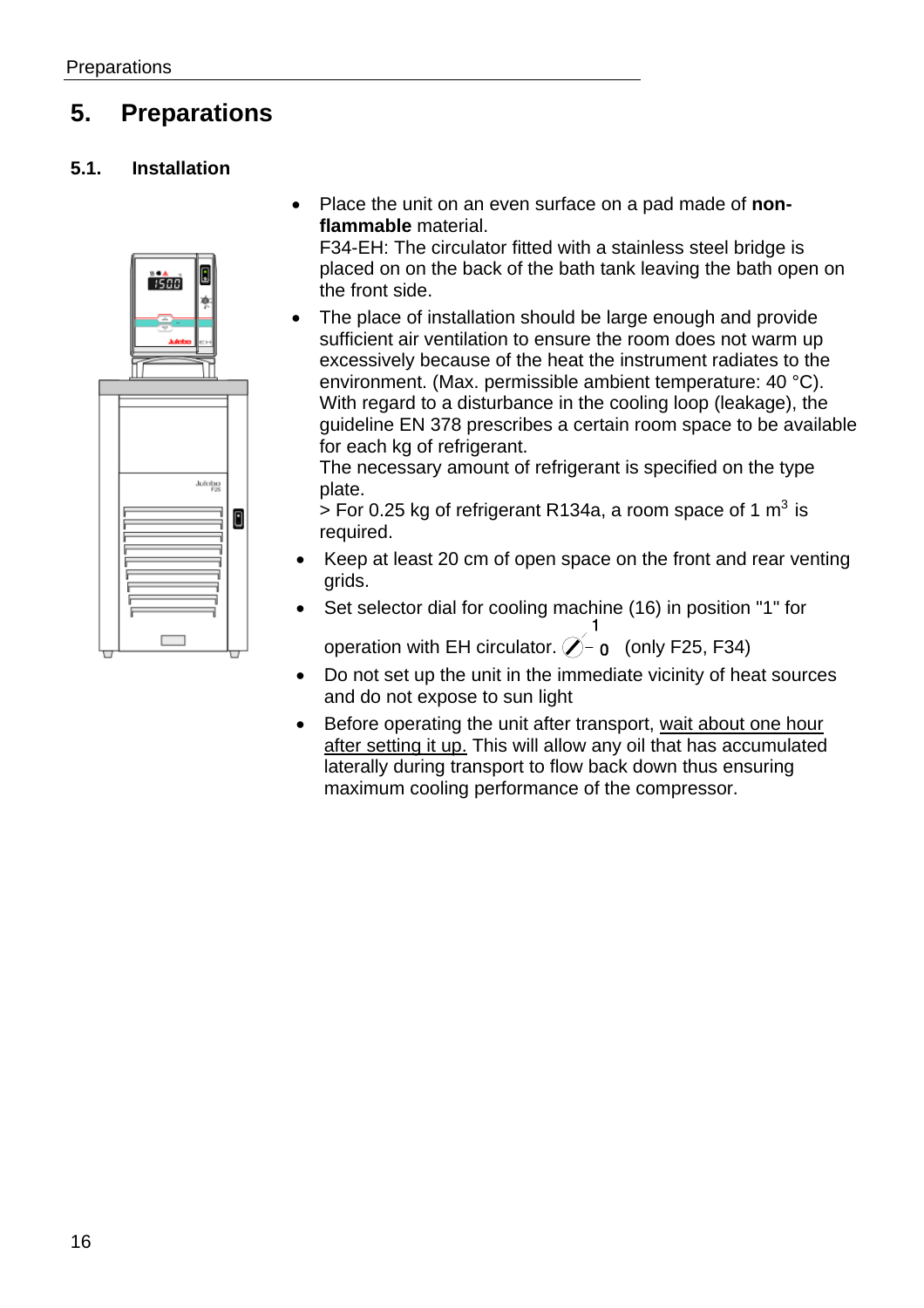#### **5.2. Bath fluids**



### **Caution:**

Carefully read the safety data sheet of the bath fluid used, particularly with regard to the fire point!

If a bath fluid with a fire point of ≤65 °C is used, only supervised operation is possible.

#### **Water:**

The quality of water depends on local conditions.

- Due to the high concentration of lime, hard water is not suitable for temperature control because it leads to calcification in the bath.
- Ferrous water can cause corrosion even on stainless steel.
- Chloric water can cause pitting corrosion.
- Distilled and deionized water is unsuitable. Their special properties cause corrosion in the bath, even in stainless steel.

#### **Recommended bath fluids:**

| <b>Bath fluid</b>                 | Temperature range    |
|-----------------------------------|----------------------|
| soft/decalcified water            | 5 °C to 80 °C        |
| mixture water/glycol, mixture 1:1 | $\sim$ -20°C to 50°C |



See website for list of recommended bath fluids.

ATTENTION: The maximum permissible viscosity is 30 mm<sup>2</sup>/s



#### **Caution:**

**Fire or other dangers when using bath fluids that are not recommended:**  Please contact JULABO before using other than recommended bath fluids. Use only nonacidic and noncorrosive bath fluids.

JULABO assumes no liability for damage caused by the selection of an unsuitable bath liquid.

Unsuitable bath fluids are fluids which, e.g.,

- are highly viscous (much higher than recommended at the respective working temperature)
- have a low viscosity and have creep characteristics
- have corrosive characteristics or
- tend to crack
- **No liability for use of other bath fluids!**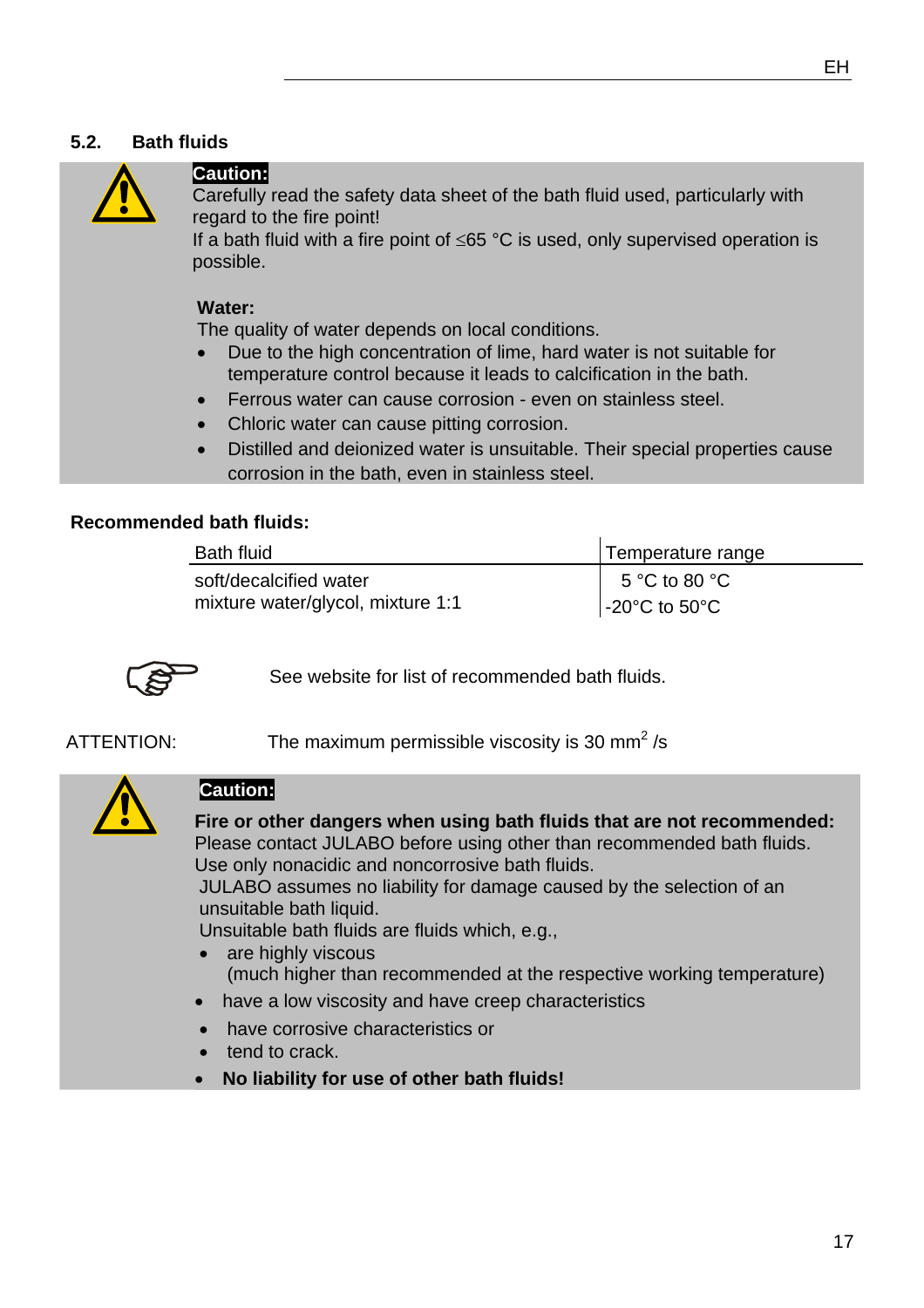## **5.3. Filling / Draining**



## **Notice:**

- Pay attention to the thermal expansion of bath oil during heating to avoid overflowing of the liquid.
- Do not drain the bath fluid while it is hot! Check the temperature of the bath fluid prior to draining (by switching the unit on for a short moment, for example).
- Store and dispose the used bath fluid according to the laws for environmental protection.



Julabo

0

## **Filling**

Take care that no liquid enters the interior of the circulator.

- (i) Recommended maximum filling level with water as bath fluid: 20 mm below the tank rim
- LRecommended maximum filling level with bath oils: 30 mm below the tank rim
- LAfter filling, immerse the samples in the bath or place the lid on the bath, in case the opening is not to be used.

## **Draining**

- Turn off the circulator and cooling machine.
- Hold the venting grid, pull out and remove.
- Slide a short piece of tube onto the drain port (11) and hold it into a pail.
- Unscrew the drain tap (12) and empty the unit completely.
- **Tighten the drain tap.**

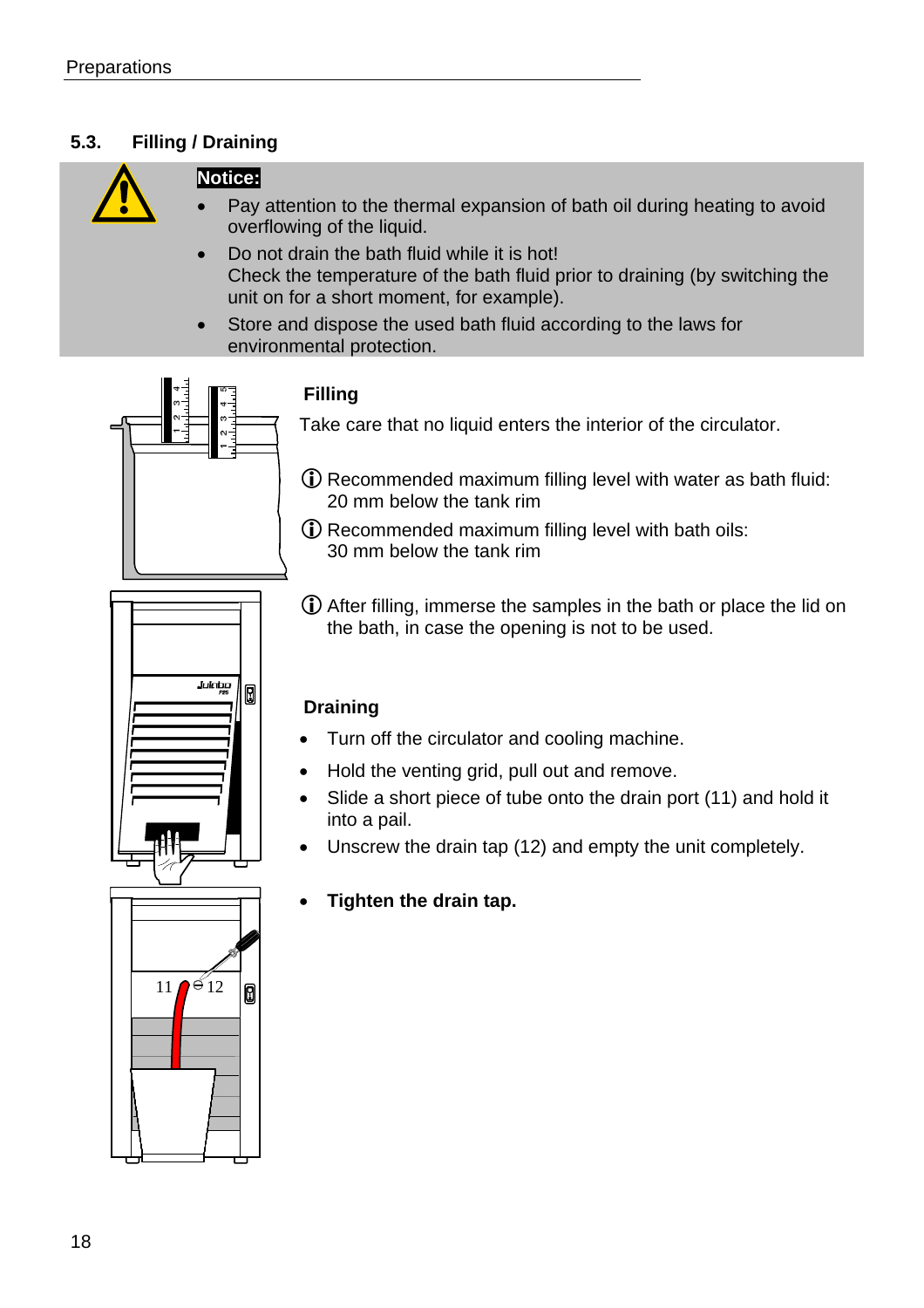## **5.4. Temperature application to external systems**



#### **Caution: Securely attach all tubing to prevent slipping.**

If the circulator is operated without external system, close the pump connector (14a) with the cap nut.

> The circulator is used for temperature application to external, closed systems (loop circuit).



The circulator is used for temperature application to external, closed systems (loop circuit) with simultaneous temperature application in the circulator bath.

Connecting the external system

- Unscrew the collar nuts from the pump connector (14a).
- Slide the tubing onto the pump connectors for feed and return flow (14a, 14b). Secure the tubing with tubing clamps

#### **5.4.1. Tubing**

#### **Recommended tubing:**

| Order No.     | Length         |                                                   |                  | Temperature range |  |
|---------------|----------------|---------------------------------------------------|------------------|-------------------|--|
| 8 930 008     | $1 \text{ m}$  | $CR^{\circledR}$ tubing                           | 8 mm inner dia.  | -20 °C to 120 °C  |  |
| 8 930 010     | 1 <sub>m</sub> | $CR^{\circledR}$ tubing                           | 10 mm inner dia. | -20 °C to 120 °C  |  |
| 8 930 108     | 1 <sub>m</sub> | Viton tubing                                      | 8 mm inner dia.  | -50 °C to 200 °C  |  |
| 8 930 110     | 1 <sub>m</sub> | Viton tubing                                      | 10 mm inner dia. | -50 °C to 200 °C  |  |
| 8 9 3 0 4 1 0 | 1 <sub>m</sub> | Insulation for tubing                             | 8 mm or          | -50 °C to 100 °C  |  |
|               |                |                                                   | 10 mm inner dia. |                   |  |
| 8970480       |                | 2 Tubing clamps, size 1 for tubing 8 mm ID        |                  |                   |  |
| 8970481       |                | 2 Tubing clamps, size 2 for tubing 10 or 12 mm ID |                  |                   |  |
|               |                |                                                   |                  |                   |  |



\*) Adapter for metal tubing M10x1 on M16x1 Order No. 8 970 444



### **Warning:** Tubing:

time.

At high working temperatures the tubing used for temperature application and cooling water supply represents a danger source. A damaged tubing line may cause hot bath fluid to be pumped out within a short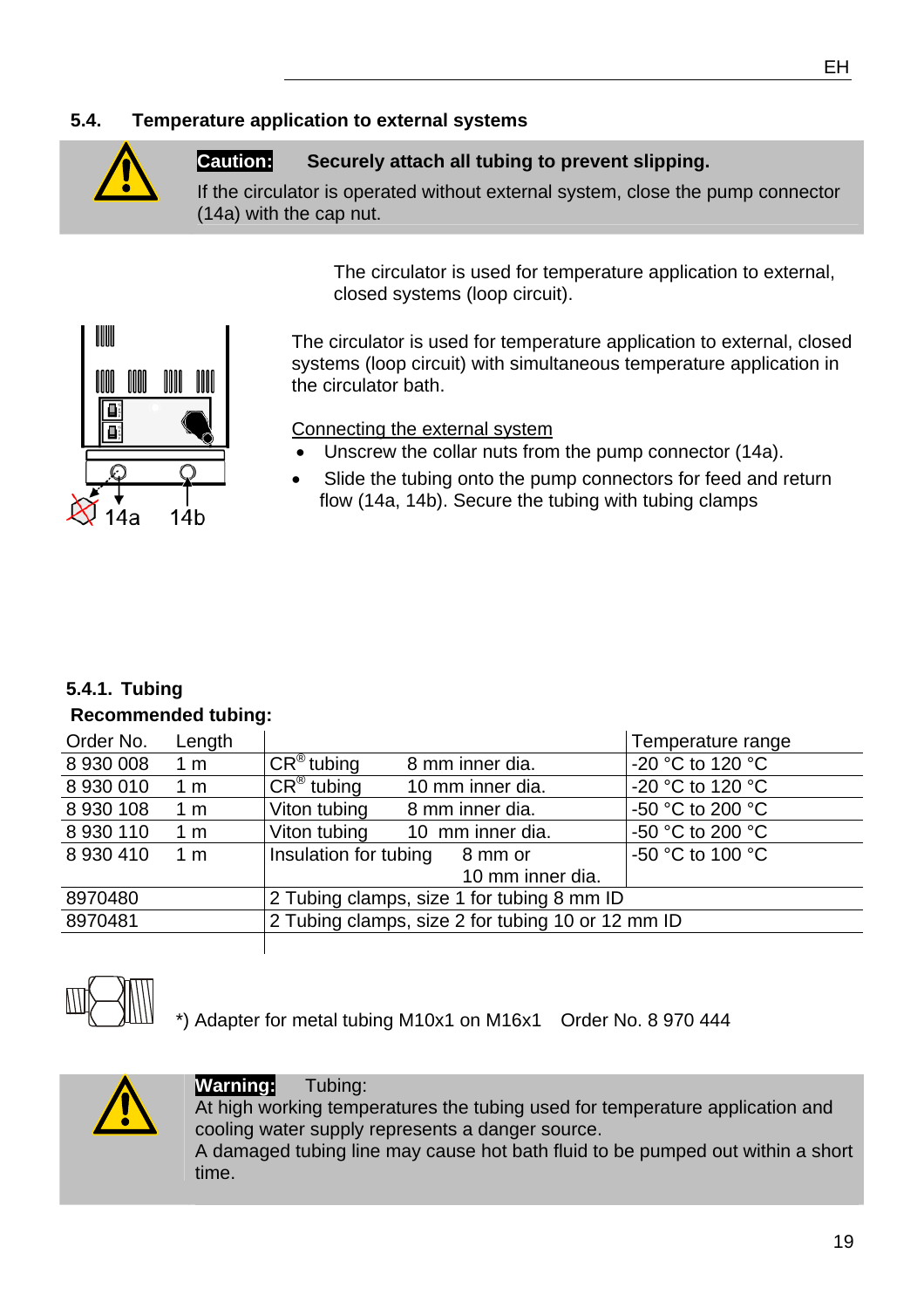#### **This may result in:**

- Burning of skin
- Difficulties in breathing due to hot atmosphere

#### **Safety recommendations**

- Employ suitable connecting tubing.
- Make sure that the tubing is securely attached.
- Avoid sharp bends in the tubing, and maintain a sufficient distance from surrounding walls.
- Regularly check the tubing for material defects (e.g. for cracks).
- Preventive maintenance: Replace the tubing from time to time.

#### **5.5. Adjusting the pump flow**



The pump flow is pre-adjusted in the factory and can be modified to suit user requirements.

- Using a screwdriver turn the screw (1) anti-clockwise by 360 °.
- Using flat pliers turn the marking of the slide (2) to the desired position.
- Tighten the screw.

#### **Examples:**

Internal applications in the bath

- A 100 % internal bath circulation (for large bath tanks)
- B Reduced internal bath circulation (for smooth surface of bath fluid)

External/internal applications

- C 40 % external discharge, 60 % internal circulation (for large bath tanks)
- D 80 % external discharge, 20 % internal circulation (for small bath tanks)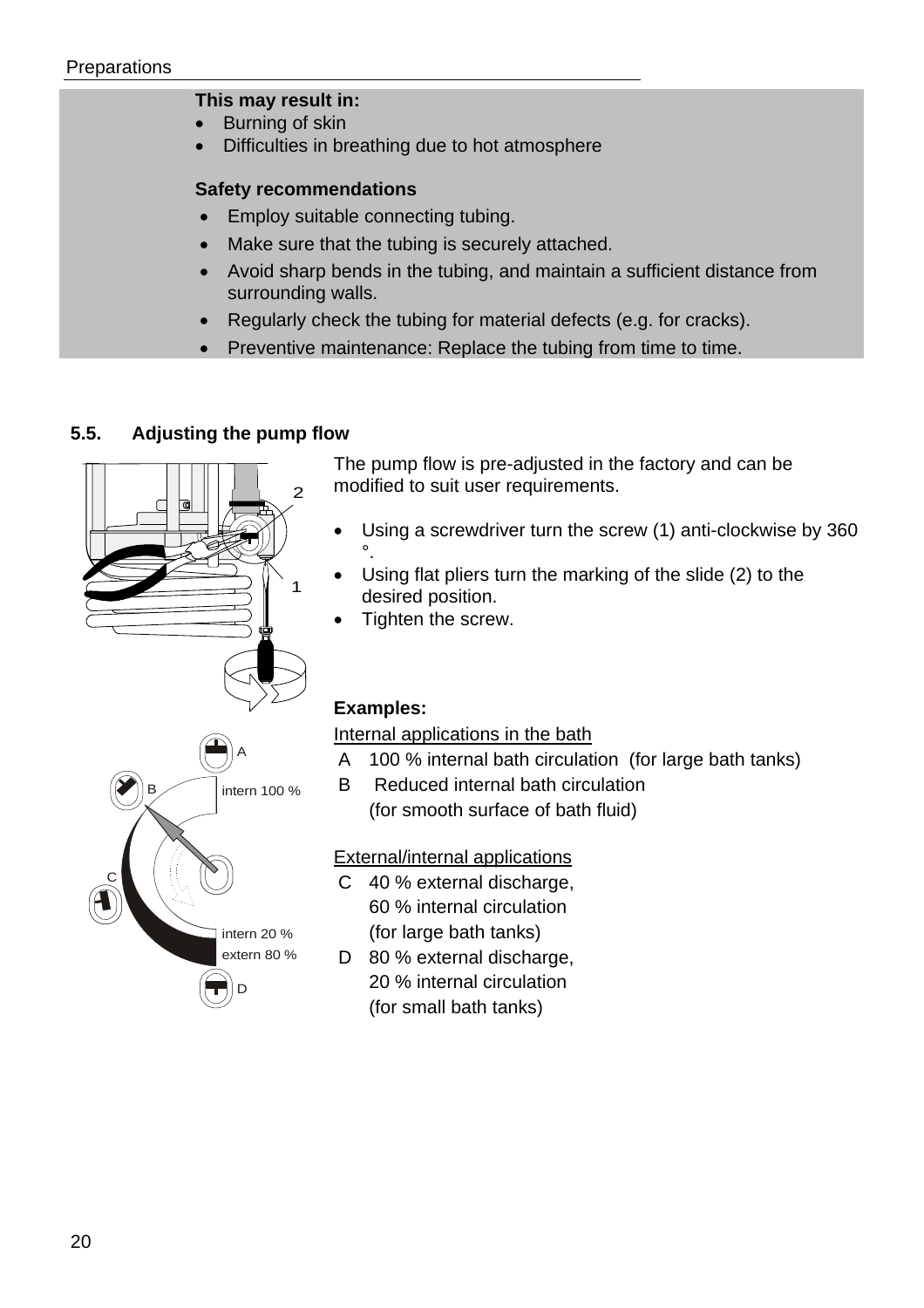## **6. Operating procedures**

#### **6.1. Power connection**

#### **Caution:**



- Only connect the unit to a power socket with earthing contact (PE protective earth)!
- The power supply plug serves as safe disconnecting device from the line and must be always easily accessible.
- Never operate equipment with damaged mains power cables.
- Regularly check the mains power cables for material defects (e.g. for cracks).
- We disclaim all liability for damage caused by incorrect line voltages!

Check to make sure that the line voltage matches the supply voltage specified on the identification plate.

• Connect the circulator with mains power cable (10a) to the mains outlet (17).

Turn the unit on with the mains power switch. (1).

LThe unit performs a self-test. All segments of the 4-digit LED temperature DISPLAY and all indicator lights will illuminate (as

The display "**OFF**" indicates the unit is ready to operate

- Connect the control cable (15) between the connectors  $*$  (15a, 15b).
- Connect the refrigerated circulator with mains power cable (10b) to the mains socket.

## **6.2. Switching on / Start - Stop**







#### **Start:**

• Switching on:

illustrated on the left).

(standby mode).

• Press the OK key for about 4 seconds. The LED temperature DISPLAY indicates the actual bath temperature.



## **Stop:**

- Press the **OK** key for about 4 seconds.
- Turn the unit off with the mains power switch.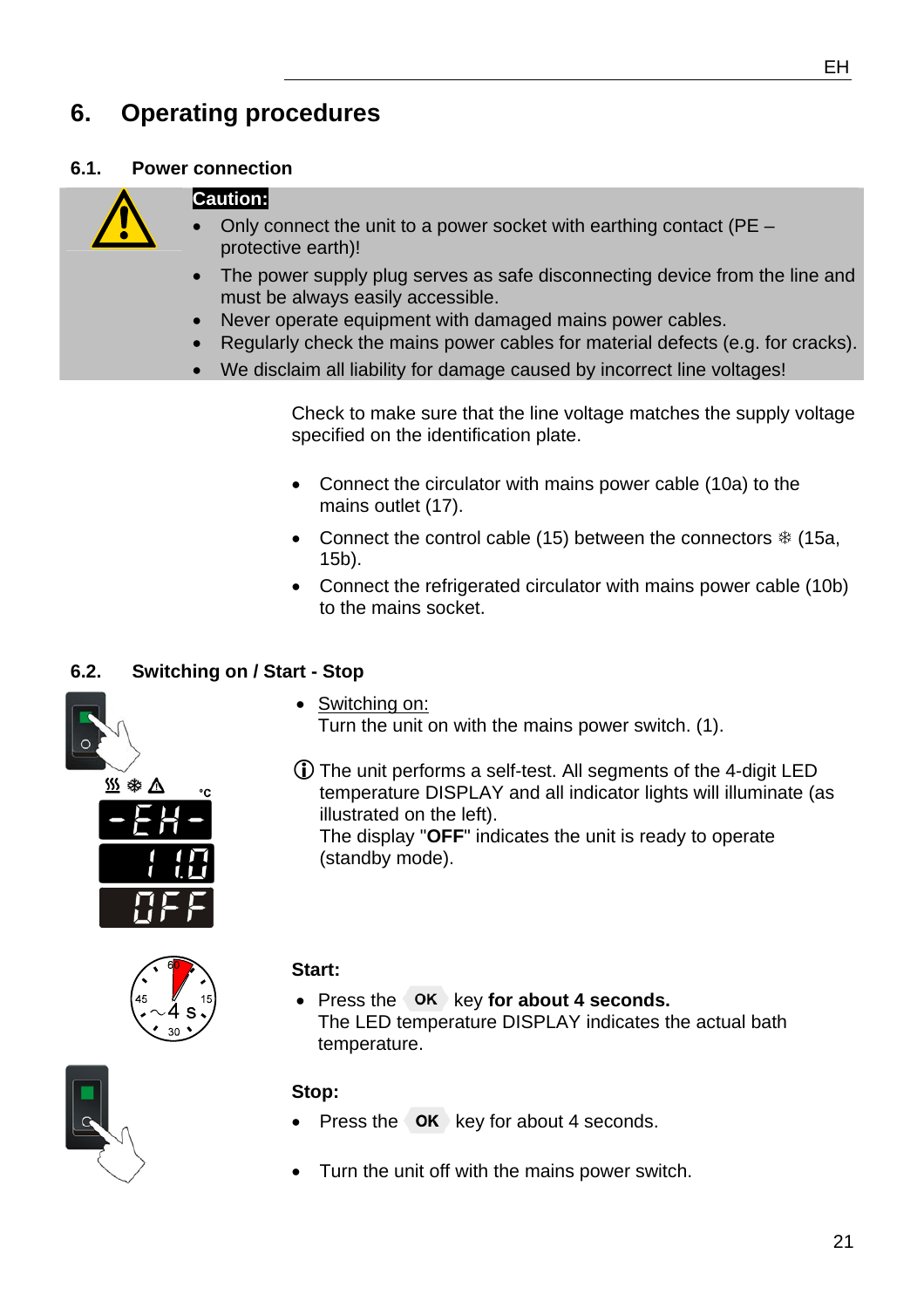

## **Caution: F12**

If the circulator is turned off with the mains switch (1a), the refrigerating unit is not switched off simultaneously. Turn off the refrigerating unit with the mains switch (1b) as well. Danger of freezing when water is used as bath fluid!





Whenever cooling is not required because the actual working temperature value is increased by >30 °C for example, turn off the refrigeration unit with the mains switch (1b).

In such case, model combinations connected with the control cable (15) intermittently indicate the message E 21. As soon as the desired bath temperature is reached, turn on the refrigeration unit with the mains switch (1b) again and the message E 21 disappears.

## **6.3. Automatic / non-automatic start mode**



 $\bullet$  Keep depressed the  $\circ$ K key and

 $\bullet$  turn on the circulator with the mains power switch.

For a short while the LED temperature DISPLAY indicates the effective start mode:



 $\Rightarrow$  AUTOSTART on.

 $\Rightarrow$  AUTOSTART off.

#### **NOTE:**

The circulator has been configured and supplied by JULABO according to N.A.M.U.R. recommendations. This means for the start mode, that the unit must enter a safe operating state after a power failure (non-automatic start mode). This safe operating state is indicated by "OFF" on the LED temperature display. A complete shutdown of the main functional elements such as heater and circulating pump is effected simultaneously.

Should such a safety standard not be required, the AUTOSTART function (automatic start mode) may be activated, thus allowing the start of the circulator directly by pressing the mains power switch or using a timer.



#### **Warning:**

For supervised or unsupervised operation with the AUTOSTART function, avoid any hazardous situation to persons or property. The circulator does no longer conform to N.A.M.U.R. recommendations. Please make sure that all safety devices of the unit have been set properly.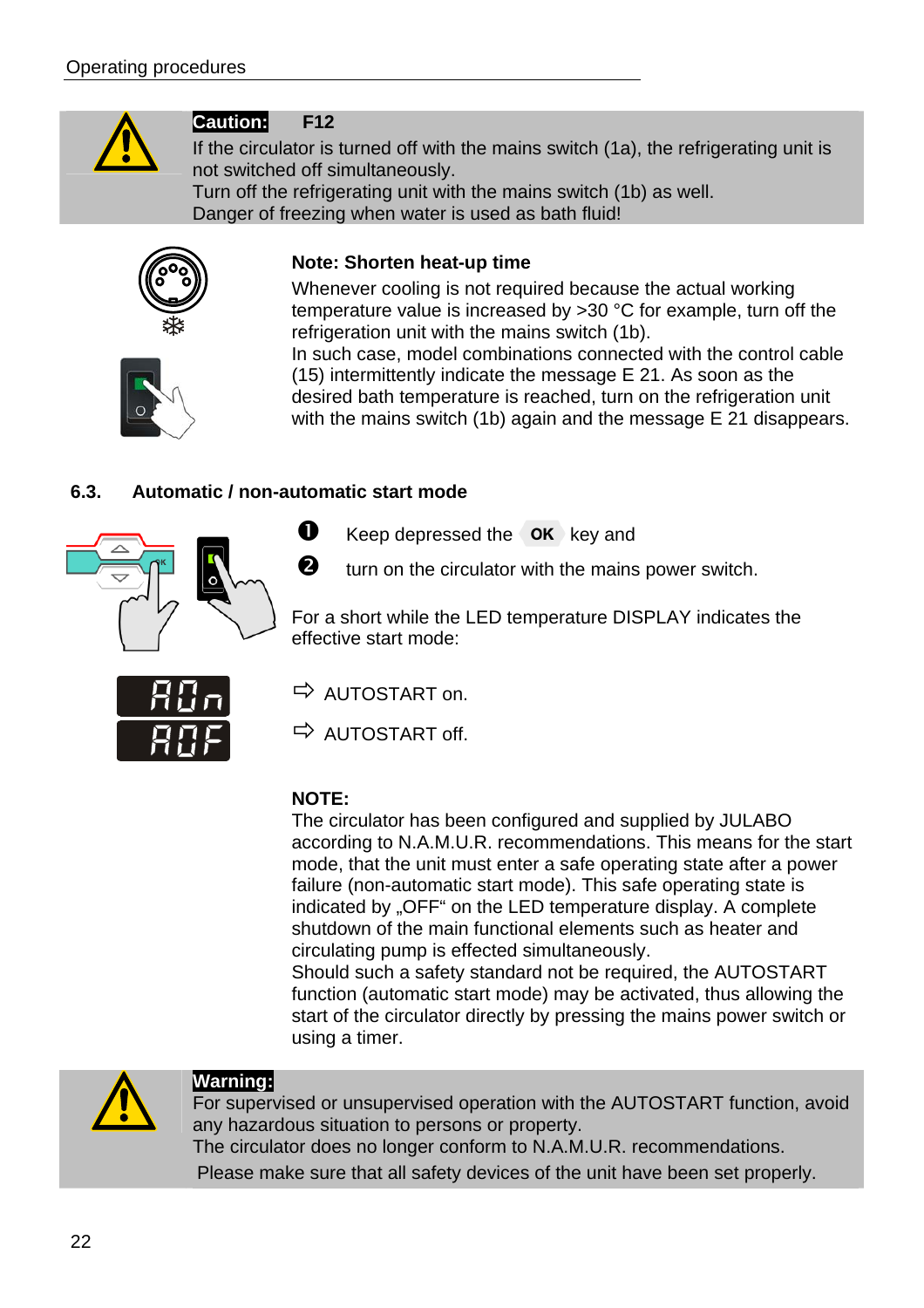#### **6.4. Setting the temperatures**

Factory setting:  $25^{\circ}C$  **(i)** Setting can be carried out in the start/stop condition.

- **1.** Press one of the keys **Form a** for a short moment. The setpoint value instead of the actual value is indicated on the display for about 8 seconds. The value can now be changed.
- **2.** Change value:

Press **to set a higher value.** 

Press  $\bullet$  to set a lower value. Keep the keys depressed for the value to change fast.

**3.** Press the OK key to store the value.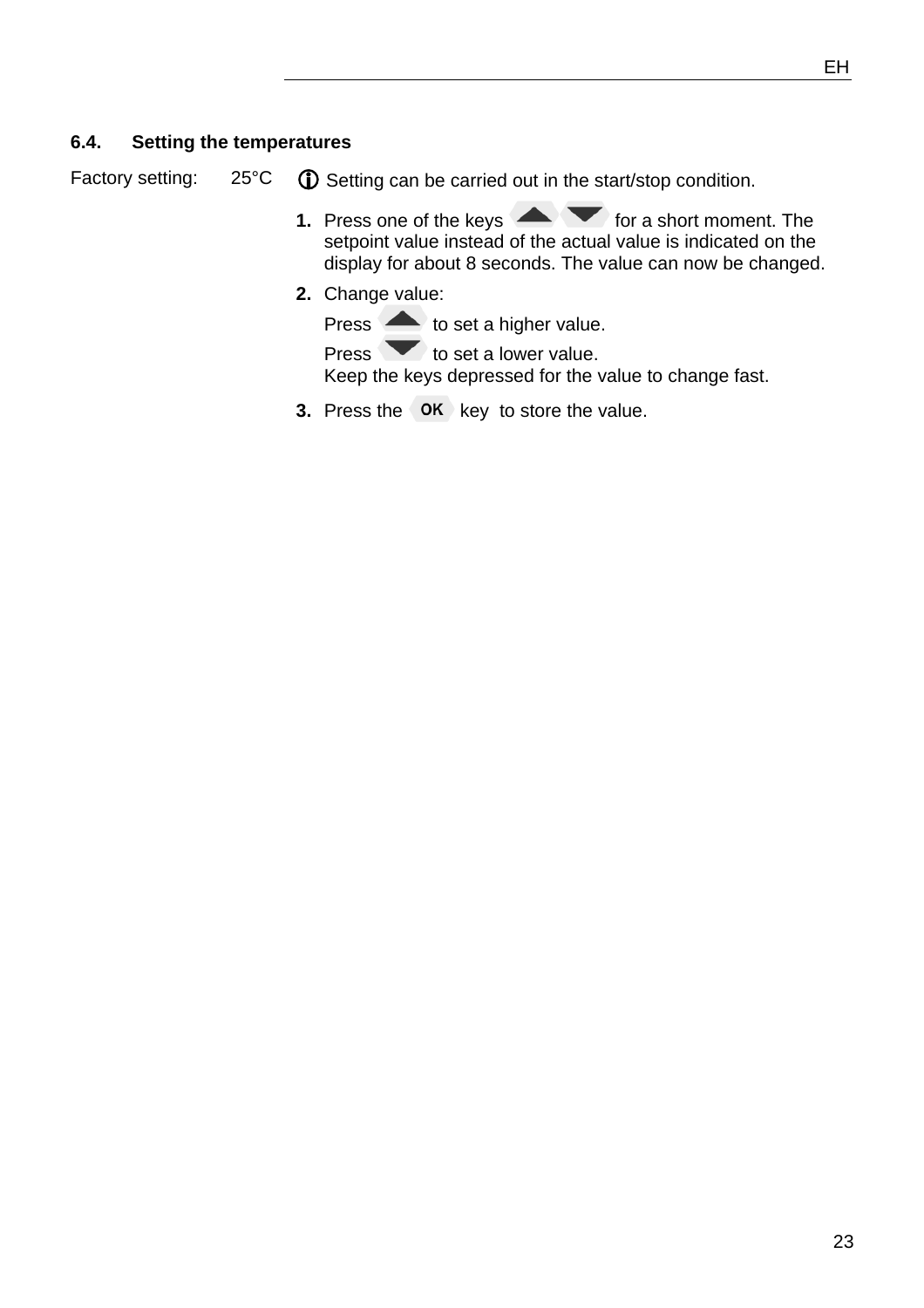## **6.5. ATC - Absolute Temperature Calibration**







- 1-piont calibration: Calibration of the working sensor is performed at a temperature of 30 °C.
- Place the circulator for example on a 5 litres stainless steel bath and fill the bath with water.
- Set the safety temperature to approx. 80 °C.
- Place a **calibrated** thermometer (resolution: 0.01 °C) in the middle of the bath to measure the actual bath temperature.
- 1. Turn on the circulator with the mains switch.
- 2. Start the unit
	- Press the OK key for about 4 seconds.
- 3. Start the calibration:

Press the hidden key and the  $\blacktriangleright$  key at the same time. The controller attempts to heat up to the working temperature (30 °C).The LED temperature DISPLAY indicates the actual bath temperature.

- 4. When the working temperature is reached, wait until the circulator maintains a constant bath temperature (after about 3 minutes).
- 5. Read the bath temperature from the **calibrated** thermometer and set the rounded value on the circulator. (example: 28.87 °C rounded to 28.9 °C).
- Setting the temperature

Press one of the keys  $\sim$  for a short moment. The setpoint value instead of the actual value is indicated on the display. The value can now be changed.

- Change value:
	- Press to set a higher value.

Press  $\bullet$  to set a lower value.

Keep the keys depressed for the value to change fast.

- Press the  $\overline{OR}$  key to store the value.
- For a short while the LED temperature DISPLAY indicates the message "CAL".

D Notice:

If the determined value is bigger than the tolerance limit of ±5 °C, the value is ignored for the input!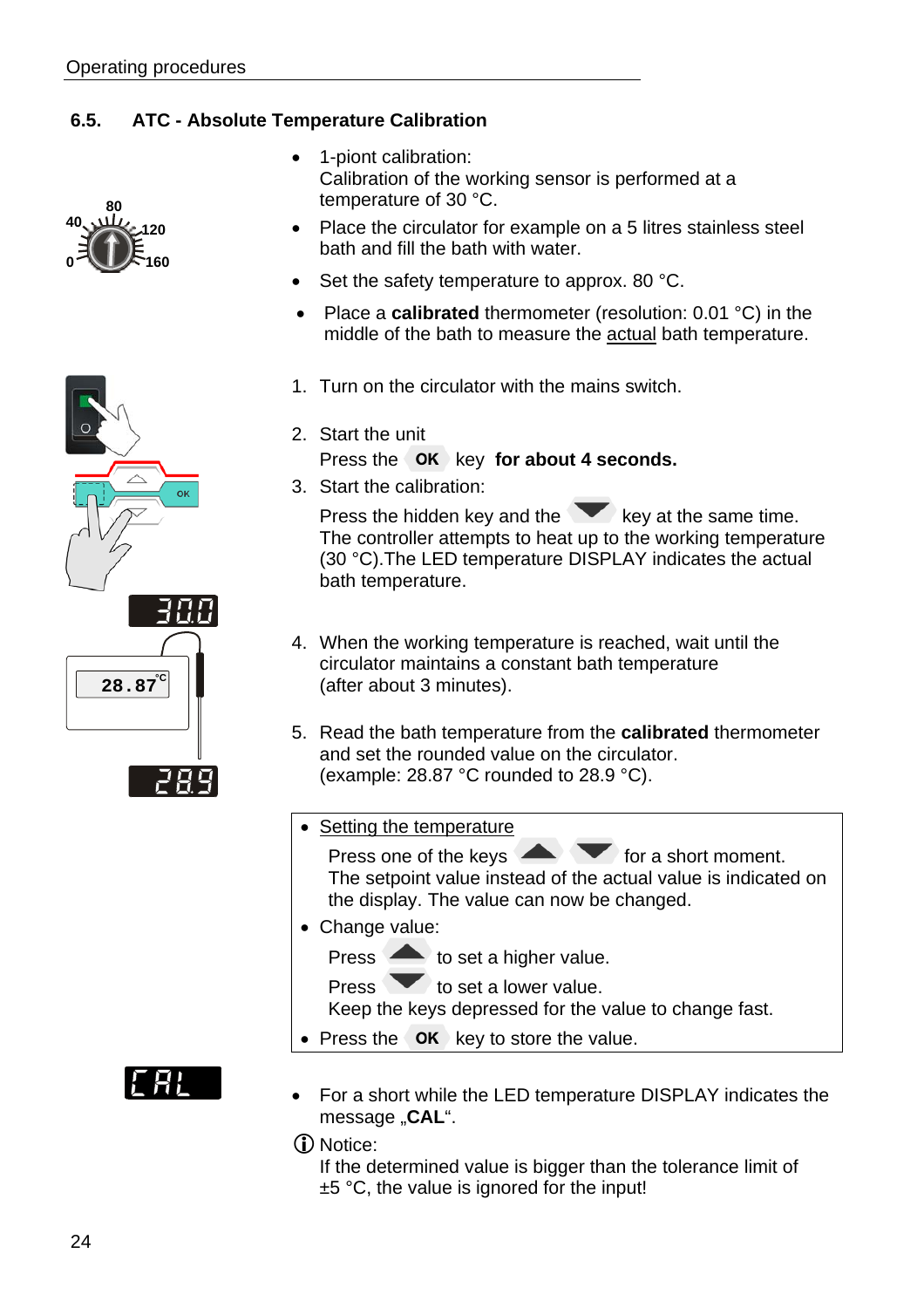### **6.6. Timer function**

With the timer function the operating time can be limited to an allowed time.

#### **6.6.1. Setting the time**



1. Calling the timer function:

Hold the  $\overline{\phantom{a}}$  OK key pressed and activate the edit key shortly. The time which was set last, is shown.

2. Setting the time:

Activate key  $\triangle$  to set a higher value .

Activate key  $\bullet$  to set a lower value . Activate the key shortly for single step, hold the key pressed for quick enumeration.

- 3. Store the set value with the  $\overline{\text{OK}}$  key . Example: 120 minutes
- LThis time remains stored until something is changed.

#### **6.6.2. Timer operation**



Hold the  $\overline{\phantom{a}}$  ok key pressed and activate the edit key shortly.

- LThe bath temperature is shown. In case of timer operation the comma in the display is blinking. The set time is counted up to zero. When the time has elapsed, the circulator stops.
- **Interrupting the timer** / Failure of power supply voltage: If there is a power failure, or if the unit is switched off at the mains switch, the circulator memorizes the position of the timer. When the power supply is switched on again, the circulator only works off the remaining time.
- **Canceling the timer operation**: **Press** the **OK** key for approx. **4 seconds.** The timer can be restarted.

Factory setting:



Max. time:



33 h 19 min.





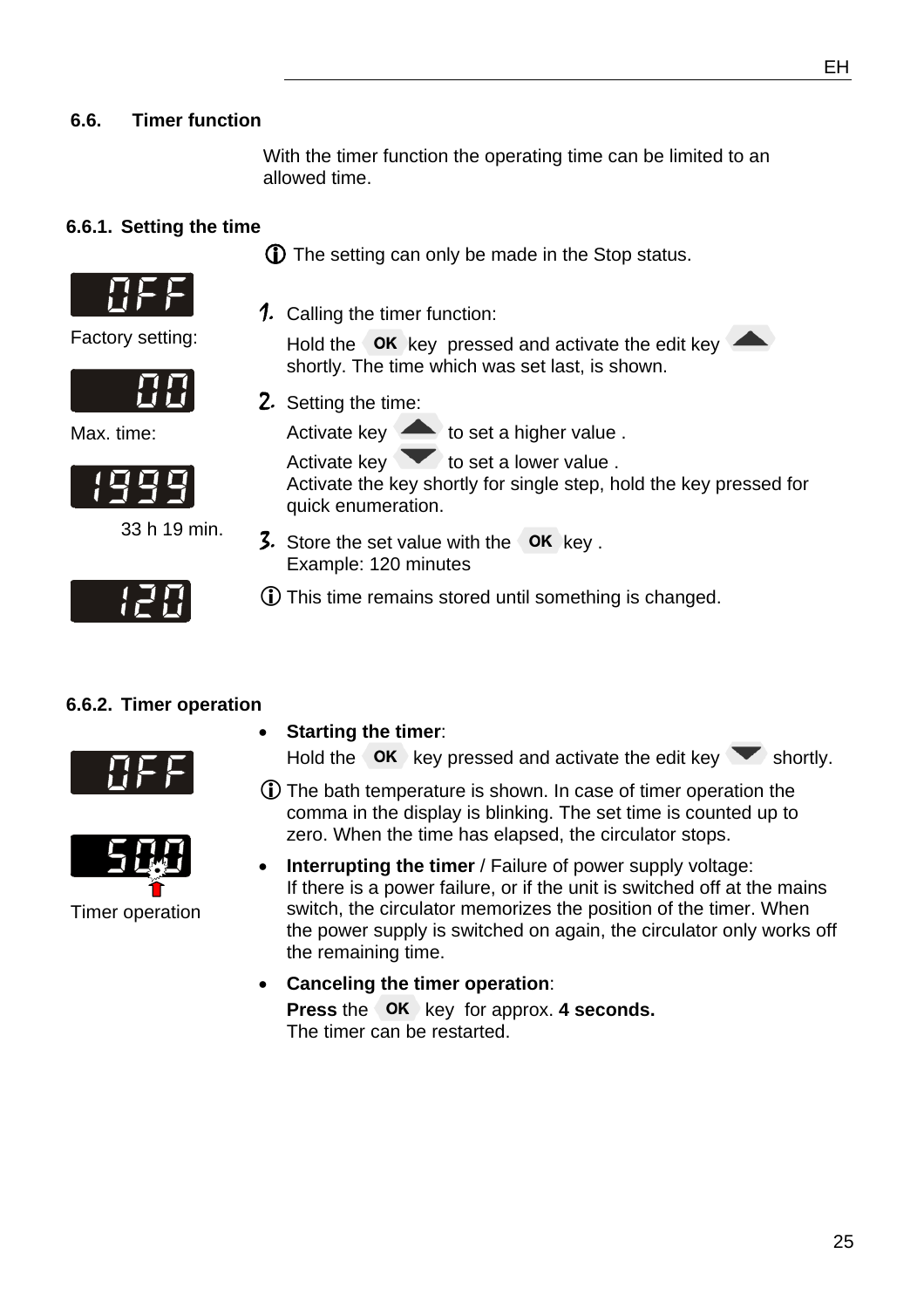## **6.7. Safety installations according to IEC 61010-2-010**

Check the safety installations at least twice a year! See page 13.

#### **6.7.1. Excess temperature protection**



#### **Warning:**

The excess temperature protection should be set at least 25 °C below the fire point of the bath fluid used. In the event of wrong setting there is a fire hazard! We disclaim all liability for damage caused by wrong settings!

> This safety installation is independent of the control circuit. When the temperature of the bath fluid has reached the safety temperature, a complete shutdown of the heater and pump is effected. The alarm is indicated by optical and audible signals (continuous tone) and on the LED-DISPLAY appears the error message "**E**rror **14**".



#### **Setting range:** 0 °C to 170 °C

Using a screwdriver turn the setting screw to the desired value.

#### **Recommendation:**

Set the excess temperature protector at 5 to 10 °C above the working temperature setpoint.

#### **6.7.2. Low liquid level protection**



This safety installation is independent of the control circuit. If the low liquid level protection device is triggered, a complete shutdown of the heater and circulating pump is effected. The alarm is indicated by optical and audible signals (continuous tone) and on the LED-DISPLAY appears the error message "**E**rror **01**".

LTurn off the unit with the mains switch, refill bath fluid and turn the unit on again!



#### **Warning:**

For refill always use the same bath fluid type that is already in the bath. Bath oils must not contain any water contaminants! Explosion hazard at higher temperatures!

### **Recommendation**:

Refill bath oils only at a bath temperature below 70 °C!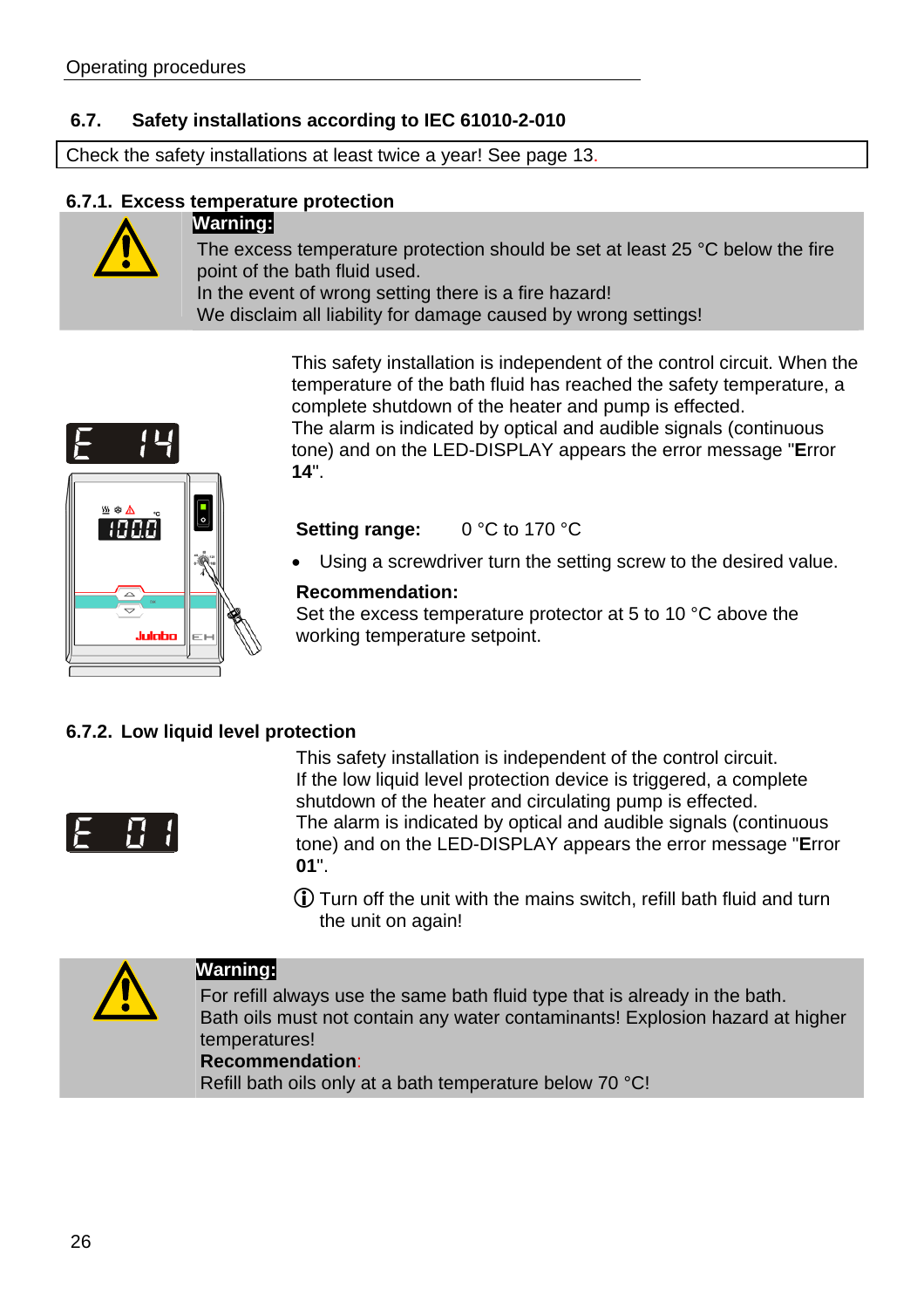## **7. Troubleshooting guide / Error messages**



Whenever the microprocessor electronics registers a failure, a complete shutdown of the heater and circulating pump is performed. The alarm

light " $\Delta$ " illuminates and a continuous signal tone sounds. The LED temperature display indicates the cause for the alarm in form of a code.

|              | Press the OK key to quit the audible signal.                                                                                                                                                                                                                                                                                    |
|--------------|---------------------------------------------------------------------------------------------------------------------------------------------------------------------------------------------------------------------------------------------------------------------------------------------------------------------------------|
|              | The circulator is operated without bath fluid, or the liquid level is<br>insufficient.<br>Replenish the bath tank with the bath fluid.<br>Tube breakage has occured (insufficient filling level due to excessive<br>$\bullet$<br>bath fluid pumped out). Replace the tubing and replenish the bath<br>tank with the bath fluid. |
| IŁ.          | During the self-test after switch-on a short-circuit is registered<br>between pin 2 and pin 4 of the control cable or the control cable is<br>interrupted during operation.<br>Reconnect the cable or eliminate the short-circuit.                                                                                              |
|              | Cable of the working temperature sensor interrupted or short-<br>circuited.                                                                                                                                                                                                                                                     |
|              | Defect of the working or excess temperature sensor.<br>Working temperature and excess temperature sensors report a<br>temperature difference of more than 25 °C.                                                                                                                                                                |
| 12<br>1<br>E | Error in A/D converter                                                                                                                                                                                                                                                                                                          |
|              | The excess temperature value lies below the working temperature<br>setpoint.<br>Set the excess temperature to a higher value.                                                                                                                                                                                                   |
|              | Cable of the excess temperature sensor interrupted or short-circuited.                                                                                                                                                                                                                                                          |
|              | After eliminating the malfunction, press the mains power switch off and<br>on again to cancel the alarm state.                                                                                                                                                                                                                  |

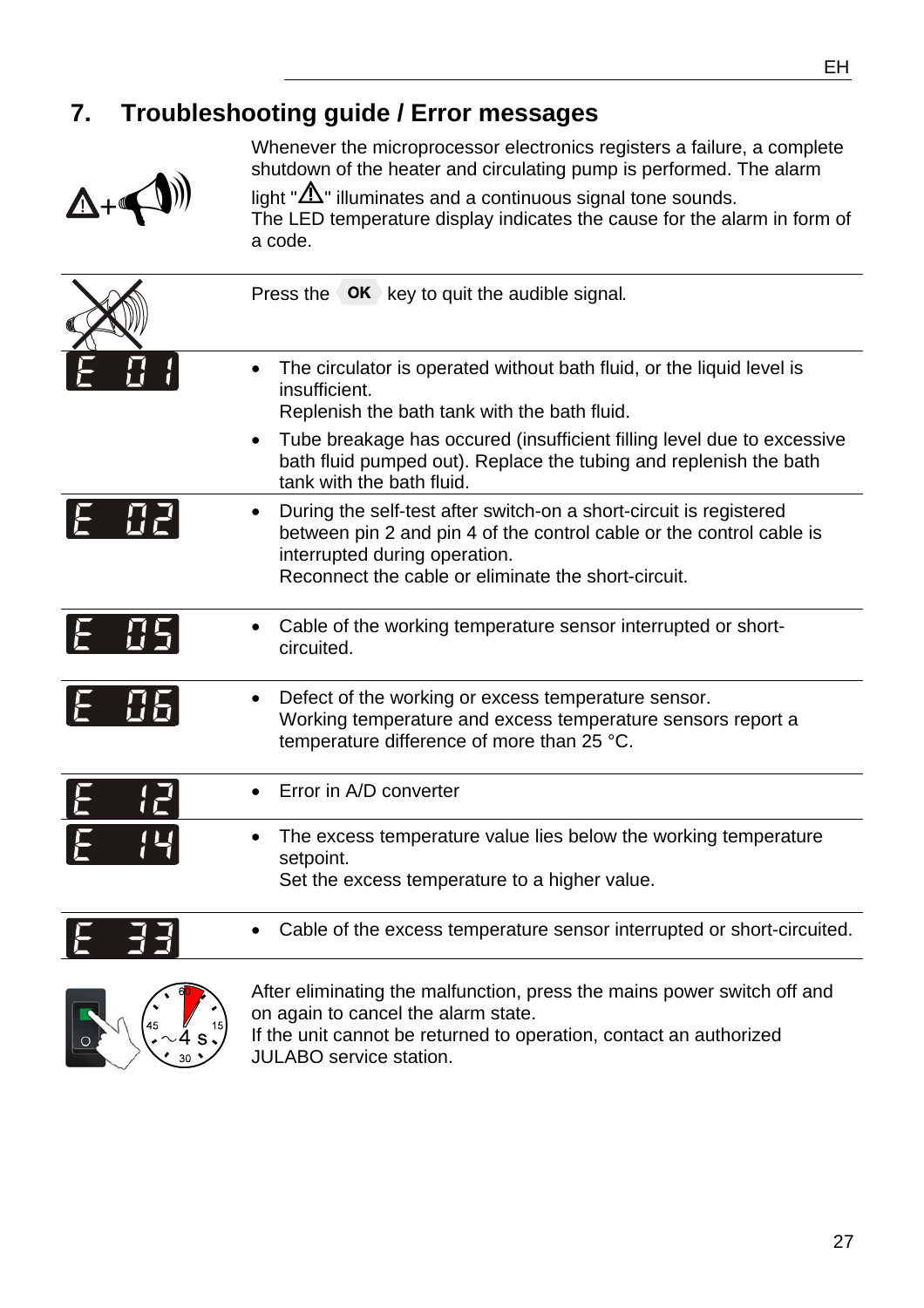| E | Warning without a complete shutdown of the unit:<br>• Compressor stage 1 does not work.<br>The motor of the cooling compressor is equipped with an overload<br>protector, which will be activated by excessive temperature in the<br>capsule or by excessive current consumption. Poor air circulation<br>(distance to walls, dirt accumulated on condenser) may cause the<br>motor to be disconnected.<br>After a short cooling interval, the compressor motor will be<br>automatically reconnected and the message "E 21" no longer |
|---|---------------------------------------------------------------------------------------------------------------------------------------------------------------------------------------------------------------------------------------------------------------------------------------------------------------------------------------------------------------------------------------------------------------------------------------------------------------------------------------------------------------------------------------|
|   | appears.                                                                                                                                                                                                                                                                                                                                                                                                                                                                                                                              |

LThe LED temperature display indicates the cause for the warning in form of a code and an acoustic signal sounds in regular intervals. These messages appear every 4 seconds.

#### **Disturbances that are not indicated.**

The electronic pump motor is overload-protected by an electronic current limiter. If viscosity of the bath fluid is or becomes too high, the motor stops running.

Circulator: Mains circuit breakers (resettable) 15 A

Cooling machine: Fuse T 10.0 A, dia.5 x 20 mm

The mains fuses (8b) on the rear of the unit may easily be exchanged as shown on the left.



15 A M P

#### **Warning:**

Before exchanging the fuses, turn off the mains power switch and disconnect the power plug from the mains socket! Only use fine fuses with a nominal value as specified.

Example:

| Manufacturer | Supplier | <b>Type</b>    | Order No. |
|--------------|----------|----------------|-----------|
| Wickmann     | Wickmann | G-fuse insert  | No. 19195 |
|              |          | T10,0A 5x20 mm |           |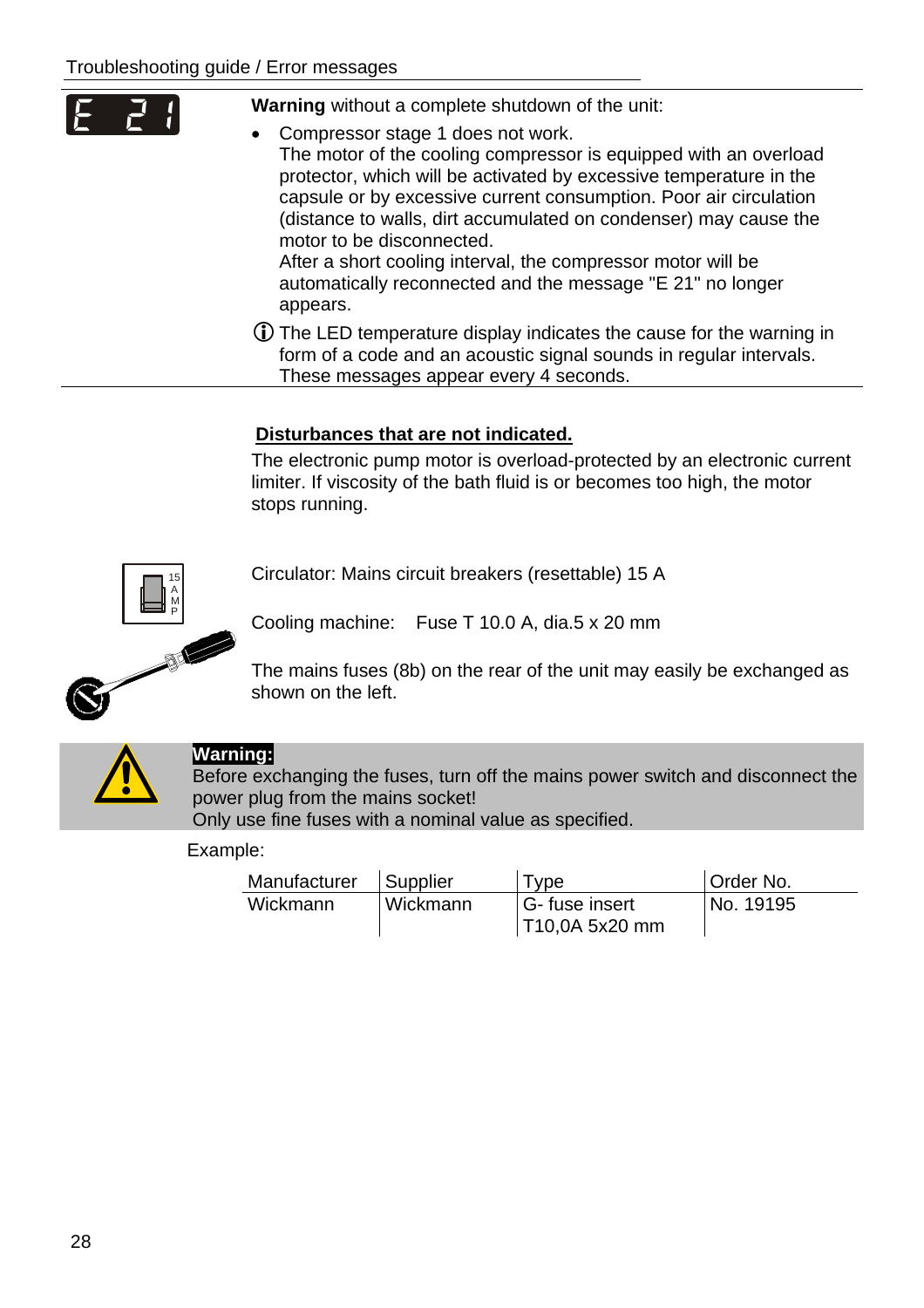## **8. Electrical connections**



## **Notice:**

Use shielded cables only.

The shield of the connecting cable is electrically connected to the plug housing.



 **/** Control output

The  $*$  connector may be used for control of JULABO refrigerated circulators or as output for alarm messages.



| Circuit:        | Operation<br>Alarm     | = relay powered<br>= relay not powered |  |  |
|-----------------|------------------------|----------------------------------------|--|--|
| Pin assignment: |                        |                                        |  |  |
| Pin             | Signal                 |                                        |  |  |
| 1               |                        | +24 V (I max. current 25 mA)           |  |  |
| $\overline{2}$  | 0V                     |                                        |  |  |
| 3               | Alarm relay            |                                        |  |  |
| 4               | Reserved - do not use! |                                        |  |  |
| 5               | Reserved - do not use! |                                        |  |  |

## **9. Cleaning / repairing the unit**



#### **Caution:**

• Always turn off the unit and disconnect the mains cable from the power source before cleaning the unit.

Prevent humidity from entering into the circulator.

• Electrical connections and any other work must be performed by qualified personnel only.



To maintain the full cooling performance, clean the condenser from time to time.

- Switch off the unit, disconnect mains power cable.
- Hold the venting grid, pull out and remove.
- Clean the ribbed condenser with a vacuum cleaner.
- Replace the venting grid.
- Switch on the unit.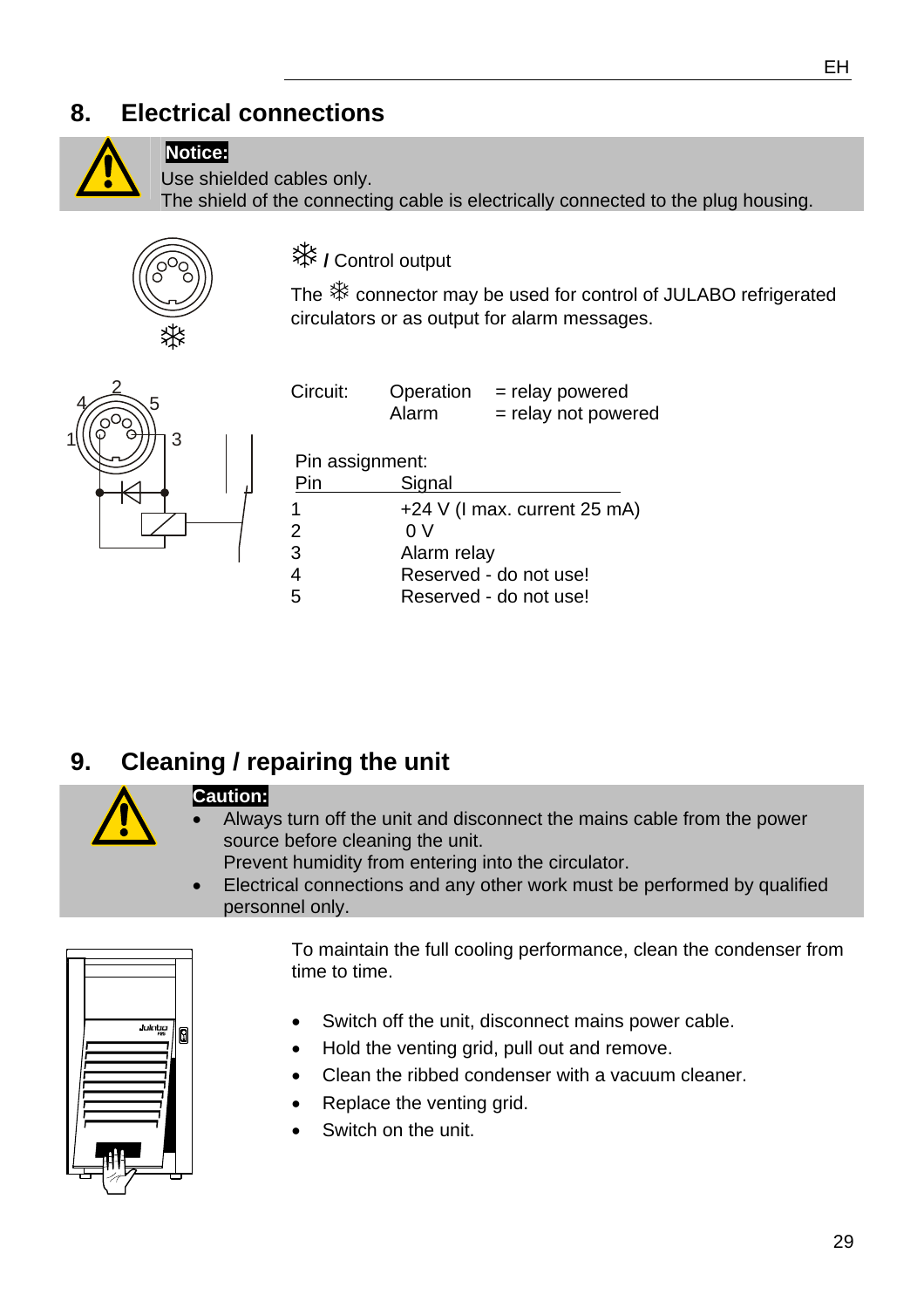#### **Cleaning**

For cleaning the bath tank and the immersed parts of the circulator, use low surface tension water (e.g., soap suds).

Clean the outside of the unit using a wet cloth and low surface tension water.

The circulator is designed for continuous operation under normal conditions. Periodic maintenance is not required.

The tank should be filled only with a bath fluid recommended by JULABO. To avoid contamination, it is essential to change the bath fluid from time to time.

#### **Repairs**

**Before asking for a service technician or returning a JULABO instrument for repair, please contact an authorized JULABO service station.** 

When returning the unit:

- Clean the unit in order to avoid any harm to the service personnel.
- Attach a short fault description.
- When returning a unit, take care of careful and adequate packing.
- JULABO is not responsible for damages that might occur from insufficient packing.

JULABO reserves the right to carry out technical modifications with repairs for providing improved performance of a unit.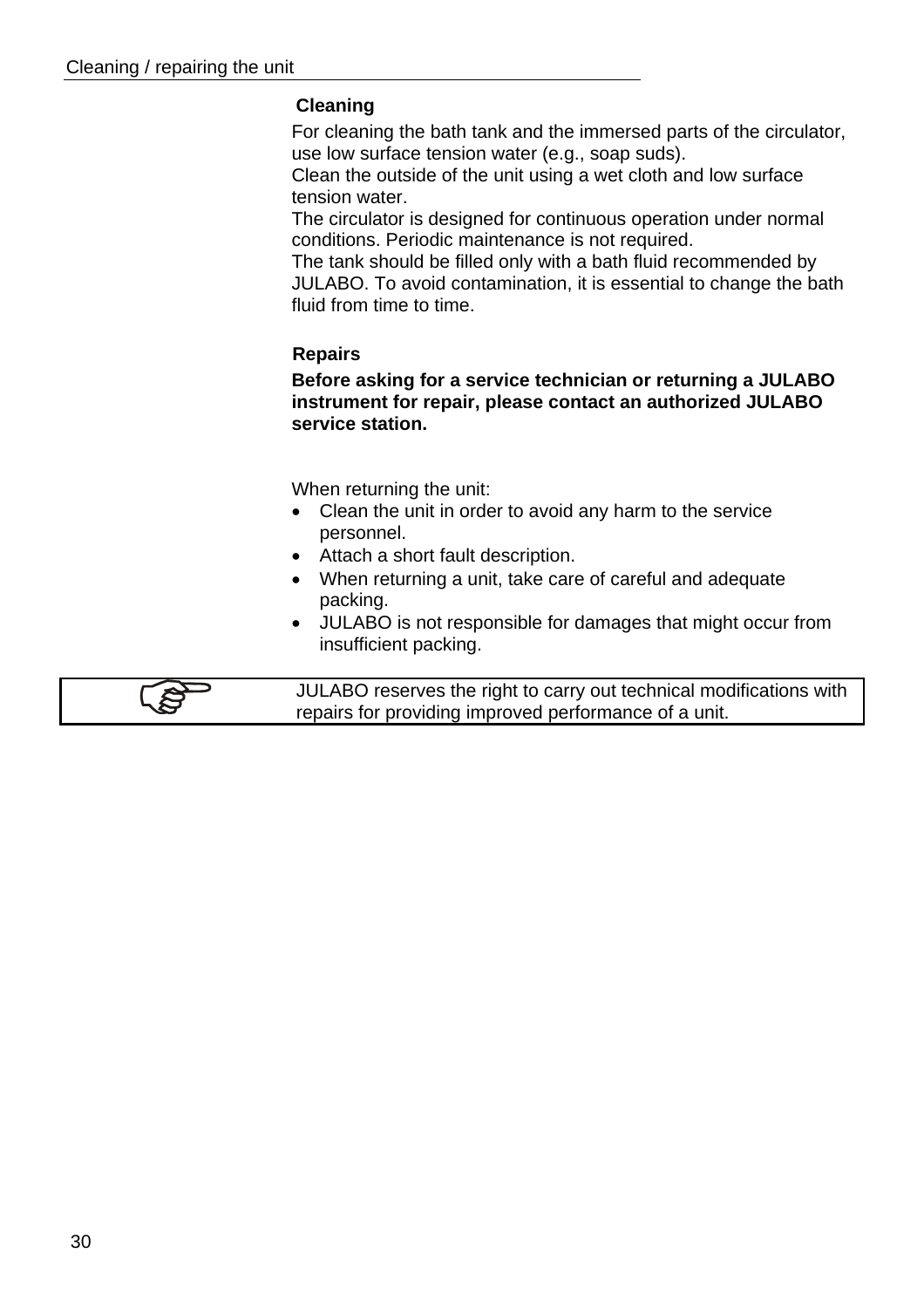## **10. WARRANTY PROVISIONS**

The following Warranty Provisions shall apply to products sold in North America by Julabo ("**Seller**") to the entity shown as buyer ("**Buyer**") on Seller's invoice.

1. **Initial Warranty**. Upon Seller's receipt of payment in full for the products and subject to Buyer's compliance with the terms of sale and any other agreement with Seller relating to the products, Seller warrants to the Buyer that the products manufactured by the Seller are free from defects in material and workmanship for a period not to exceed two (2) years or ten thousand (10,000) hours of operation, whichever comes first, from the date the product is shipped by Seller to Buyer (the "**Initial Warranty**").

2. **EXCLUSION OF ALL OTHER EXPRESS WARRANTIES; EXCLUSION OF ALL IMPLIED WARRANTIES. OTHER THAN THE INITIAL WARRANTY, NO OTHER EXPRESS WARRANTIES ARE MADE. ALL IMPLIED WARRANTIES OF EVERY TYPE AND KIND, INCLUDING BUT NOT LIMITED TO ANY IMPLIED WARRANTY OF MERCHANTABILITY OR FITNESS FOR A PARTICULAR PURPOSE OR USE, ARE EXCLUDED IN ALL RESPECTS AND FOR ALL PURPOSES. SELLER DISCLAIMS AND MAKES NO IMPLIED WARRANTIES WHATSOEVER.** 

3. **Exclusions**. The Initial Warranty does not include damage to the product resulting from accident, misuse, improper installation or operation, unauthorized or improper repair, replacement or alteration (including but not limited to repairs, replacements, or alterations made or performed by persons other than Seller's employees or authorized representatives), failure to provide or use of improper maintenance, unreasonable use or abuse of the product, or failure to follow written installation or operating instructions. Buyer must return the product's record of purchase to the Seller or one of Seller's authorized representatives within thirty (30) days of the date the product is shipped by Seller to Buyer in order to make a claim under the Initial Warranty. Notwithstanding anything contained herein to the contrary, all glassware, including but not limited to reference thermometers, are expressly excluded from the Initial Warranty.

4. **Buyer's sole remedies; Limitations on Seller's Liability**. Buyer's sole and exclusive remedy under the Initial Warranty is strictly limited, in Seller's sole discretion, to either: (i) repairing defective parts; or (ii) replacing defective parts. In either case, the warranty period for the product receiving a repaired or replaced part pursuant to the terms of the Initial Warranty shall not be extended. All repairs or replacements performed by Seller pursuant to these Warranty Provisions shall be performed at Seller's facility in Allentown, Pennsylvania, U.S.A. or Vista, California, U.S.A or at the facility of an authorized representative of Seller, which location shall be determined by Seller in its sole discretion; provided, however, that Seller may, in its sole discretion perform such repairs or replacements at Buyer's facility in which case Buyer shall pay Seller's travel, living and related expenses incurred by Seller in performing the repairs or replacements at Buyer's facility. As a condition precedent to Seller's obligation to repair or replace a product part under the Initial Warranty, Buyer shall (i) promptly notify Seller in writing of any such defect; (ii) shall have returned the product's record of purchase to Seller or to one of Seller's authorized representatives within thirty (30) days of the date the product is delivered to Buyer; and (iii) assist Seller in all respects in its attempts to determine the legitimacy and basis of any claims made by or on behalf of Buyer including but not limited to providing Seller with access to the product to check operating conditions. If Buyer does not provide such written notice to Seller within the Initial Warranty period or fails to return the product's record of purchase as set forth above, Seller shall have no further liability or obligation to Buyer therefore. In no event shall Seller's liability under the Initial Warranty exceed the original purchase price of the product which is the subject of the alleged defect.

**5. THE REMEDIES PROVIDED IN THE INITIAL WARRANTY ARE THE SOLE AND EXCLUSIVE REMEDIES AVAILABLE TO THE BUYER. NOTWITHSTANDING ANYTHING TO THE CONTRARY CONTAINED HEREIN, AND EVEN IF THE SOLE AND EXCLUSIVE REMEDIES FAIL OF THEIR ESSENTIAL PURPOSE FOR ANY REASON WHATSOEVER, IN NO EVENT SHALL SELLER BE LIABLE FOR BUYER'S MANUFACTURING COSTS, LOST PROFITS, GOODWILL, OR ANY OTHER SPECIAL, INDIRECT, PUNITIVE, INCIDENTAL OR**